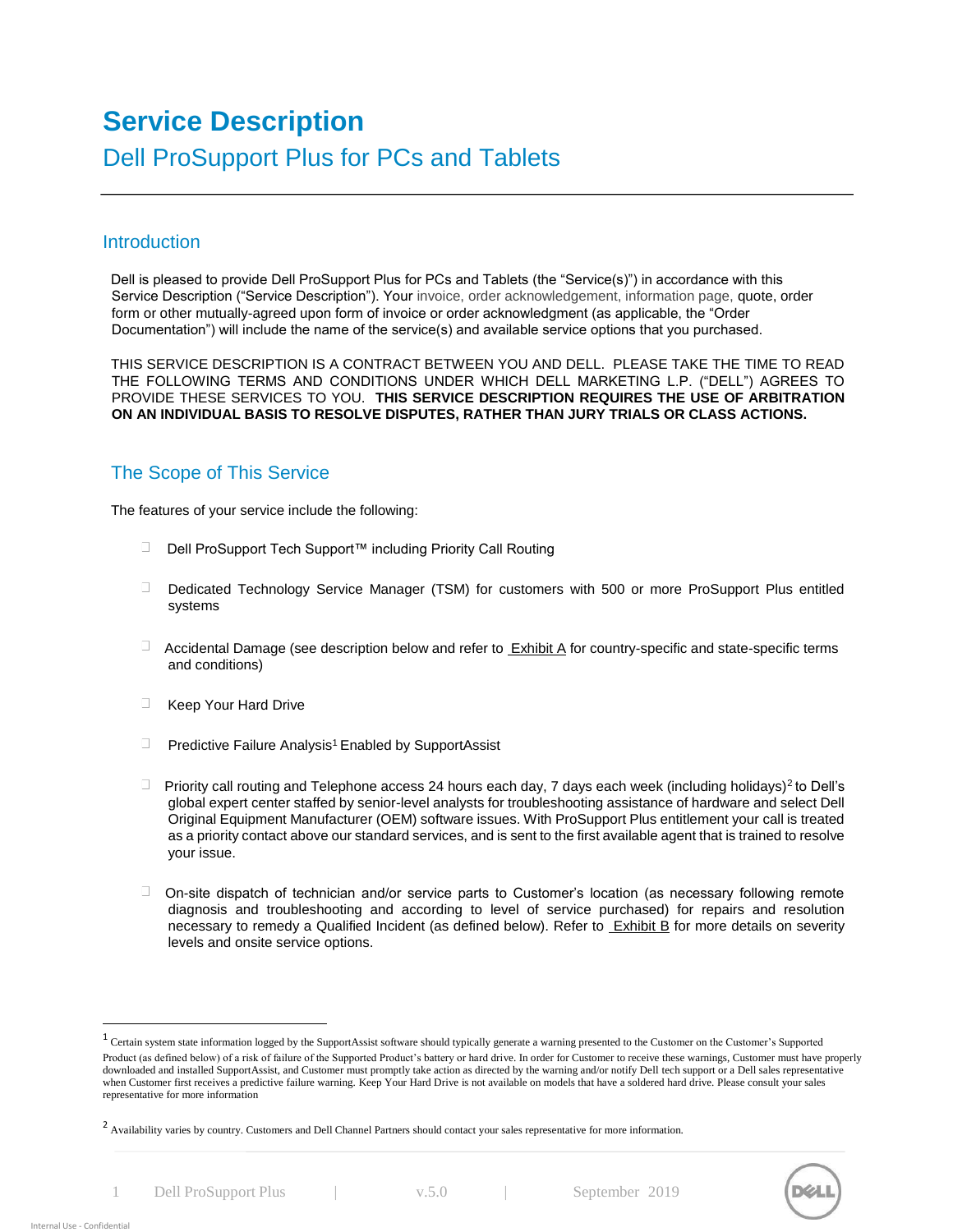- $\Box$ If a product is not serviceable at a Customer's location, if Dell determines that a repair method other than onsite service (after remote diagnosis and troubleshooting) is required for an incident, or if on-site service is not available for your product, then please refer to **Exhibit C** for details on service response options.
- $\square$ Remote troubleshooting assistance for common support issues, when available and with Customer's consent, in which Dell technicians connect directly to your product over a secure internet connection to expedite troubleshooting.
- $\Box$  Client operating system and application "Getting Started" assistance associated with common Dell OEM enduser applications such as Norton AntiVirus™ software, Microsoft® Office software suite, Intuit® QuickBooks® accounting software, Adobe® Photoshop® software and Adobe Acrobat® software. Please see Dell's Comprehensive Software Support list for other supported software titles or contact your technical support analyst for details.

| What's Included in "Getting Started" assistance                            | What's NOT Included in "Getting Started" assistance                                 |
|----------------------------------------------------------------------------|-------------------------------------------------------------------------------------|
| Support of select Dell OEM operating systems<br>and end-user applications; | Support for software not validated and tested by Dell<br>for your product;          |
| Basic "How To" or feature definition questions;                            | reinstallation.<br>Step-by-step<br>installation.<br>or<br>configuration assistance; |
| Hot-fix and patch assistance.                                              | Performance assistance or administrative assistance.                                |

- $\Box$ Getting-started advice or set-up assistance associated with simple network $3$  connectivity for select desktops, notebooks and tablets. Simple network assistance is limited to a single client system covered by ProSupport, connecting to a single router port or wireless access point, and does not include connectivity to secondary devices, products, or domains.
- $\Box$  Access to online support forums 24 hours each day, 7 days each week.
- $\Box$ Monitoring of on-site parts and labor dispatches by Dell's Global Command Center which can proactively identify service delivery issues and coordinate resolution. Case management to help track resolution and escalation of Qualified Incidents.
- Access to Dell SupportAssist used for monitoring, alerting, and data gathering for the products entitled under the ProSupport contract.
- $\Box$  Escalation management to provide a single point of contact for incident management, escalation, and status of incidents within the scope of this Service.
- $\Box$ All local services are provided by Dell authorized service provider
- $\Box$ Dell International Services Program. This program provides service and support options when travelling with select notebooks and tablets outside of your home country and for a period of less than six (6) months. Additional terms and conditions apply; please see [www.Dell.com/ISP](http://www.dell.com/ISP) [fo](http://www.dell.com/ISP)r more details.

#### Hardware Coverage Limitations:

Dell's Limited Hardware Warranty will apply to the Supported Product (as defined below), and is available for review at [www.Dell.com/Warranty](http://www.dell.com/Warranty) [fo](http://www.dell.com/Warranty)r U.S. and Canadian customers. Outside of the United States and Canada, the terms and conditions describing the warranty applicable to the Supported Product may be available at the regional Dell.com

2 Dell ProSupport Plus | v.5.0 | September 2019



l

<sup>&</sup>lt;sup>3</sup> Simple network assistance is limited to a single client product covered by ProSupport, connecting to a single router port or wireless access point, and does not include connectivity to secondary devices, systems, or domains.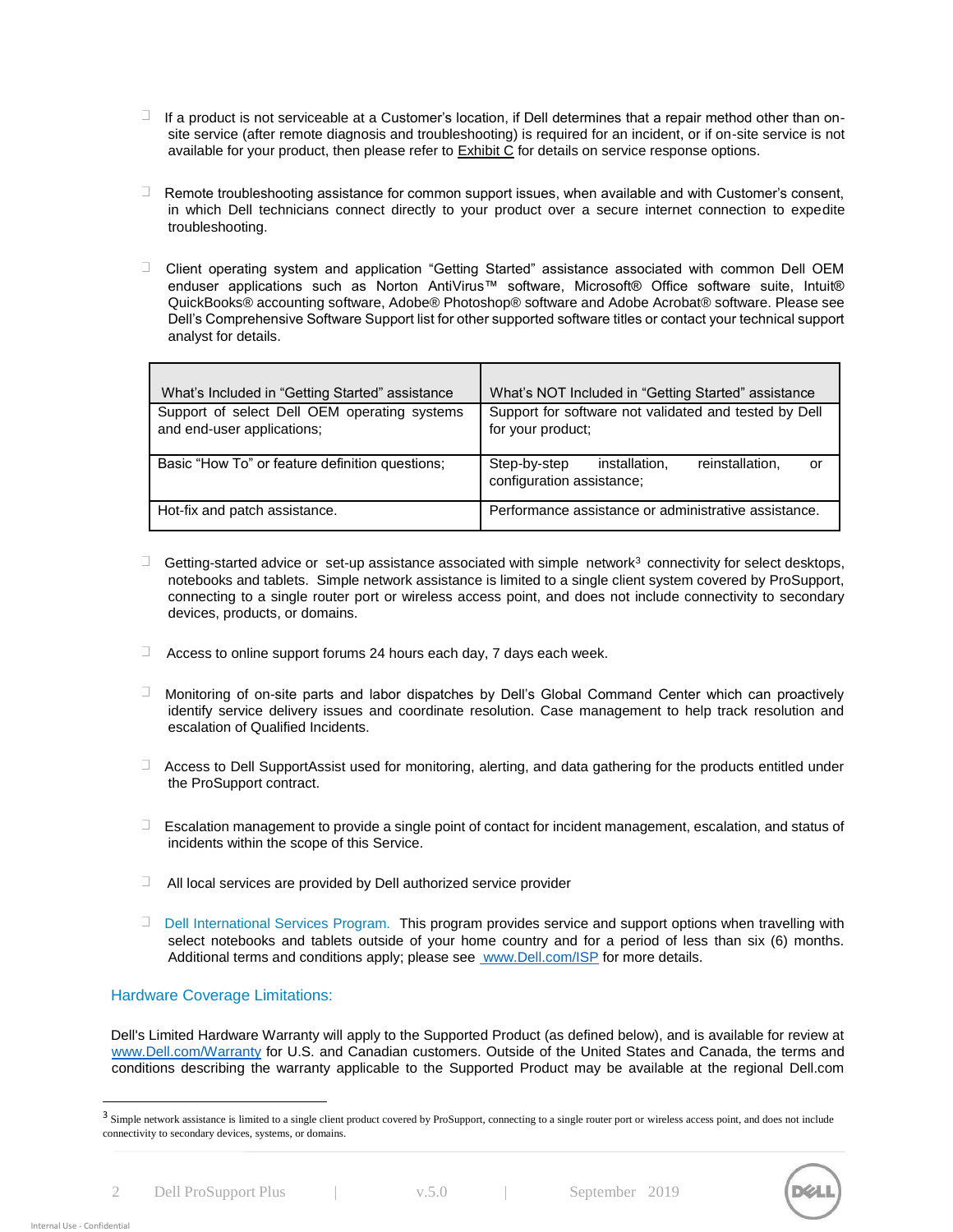website that corresponds to the geographic location where the Supported Product was purchased, or such other geographic location to which the Supported Product was relocated in accordance with Section 4.F. or

4.G. of the Additional Terms & Conditions Applicable to Support & Warranty-Related Services section below. Hardware coverage limitations may apply and service offerings may be available to extend these hardware limitations for an additional fee. These coverage limitations are set forth on [www.Dell.com/Warranty,](http://www.dell.com/Warranty) [an](http://www.dell.com/Warranty)d are applicable to Supported Products in all geographic locations, unless any specific limitation is prohibited under local law applicable where the Supported Product is located at the time that service is requested by Customer. A Supported Product or a component of a Supported Product that carries a limited lifetime warranty will be serviced by Dell according to this Service Description for the duration of your Dell ProSupport service contract. If you purchased a Supported Product or component with a limited lifetime warranty, then after your Dell ProSupport service contract period expires, subsequent Qualified Incidents related to a Supported Product or component with a limited lifetime warranty will be serviced pursuant to the Dell Basic Hardware Service contract available a[t](http://www.dell.com/ServiceContracts/global) [www.Dell.com/ServiceContracts/global.](http://www.dell.com/ServiceContracts/global)

Dell's Limited Hardware Warranty and/or the warranty applicable to your Supported Product(s) outside the U.S. and Canada, and the Services do not cover commercial hardware products that use, or in which have been installed, products or components that have not been provided by Dell. Your Dell Limited Hardware Warranty and/or the warranty applicable to your Supported Product(s) outside the U.S. and Canada and corresponding entitlement to the Services may be voided if third party products that were not provided by Dell are installed in your Dell system.

# How to Contact Dell if You Require Service

#### Self-Dispatch Support Programs:

For Customers enrolled in TechDirect Program, Qualified Incidents may be handled by certified Customer technicians through the submission of a service request to the self-dispatch website or telephone queue for your region in accordance with the TechDirect terms and conditions.

#### All Other Consumer and Commercial Customers:

#### Step One: Use one of the support options to contact Dell for assistance

- Contact Dell from a location which includes physical access to the Supported Product.
- Provide the serial number of the Service Tag (as defined below), Model Number, current version of the operating system you are using, and other information as requested by Dell. Dell will verify Customer's Supported Product, applicable Service and response levels and confirm any expiration of Services.

#### Online, Chat, and Email Support:

Dell ProSuppor[t](http://www.support.dell.com/) website, chat, and email support available at [www.Support.Dell.com.](http://www.support.dell.com/)

### Telephone Support Requests:

Available 24 hours each day, 7 days each week (including holidays). Contact your Regional Dell ProSupport support center to speak to a technical support analyst.

| Locale                 | <b>Phone number to contact Dell</b>          |
|------------------------|----------------------------------------------|
| <b>United States</b>   | 1-866-516-3115 or                            |
|                        | 1-800-433-7831                               |
| Canada                 | 1-866-516-3115                               |
| <b>Other countries</b> | See www.Dell.com/ProSupport/RegionalContacts |

Availability may differ outside of the United States and is limited to commercially reasonable efforts. Please contact your sales representative or technical support analyst for specific details for your location.

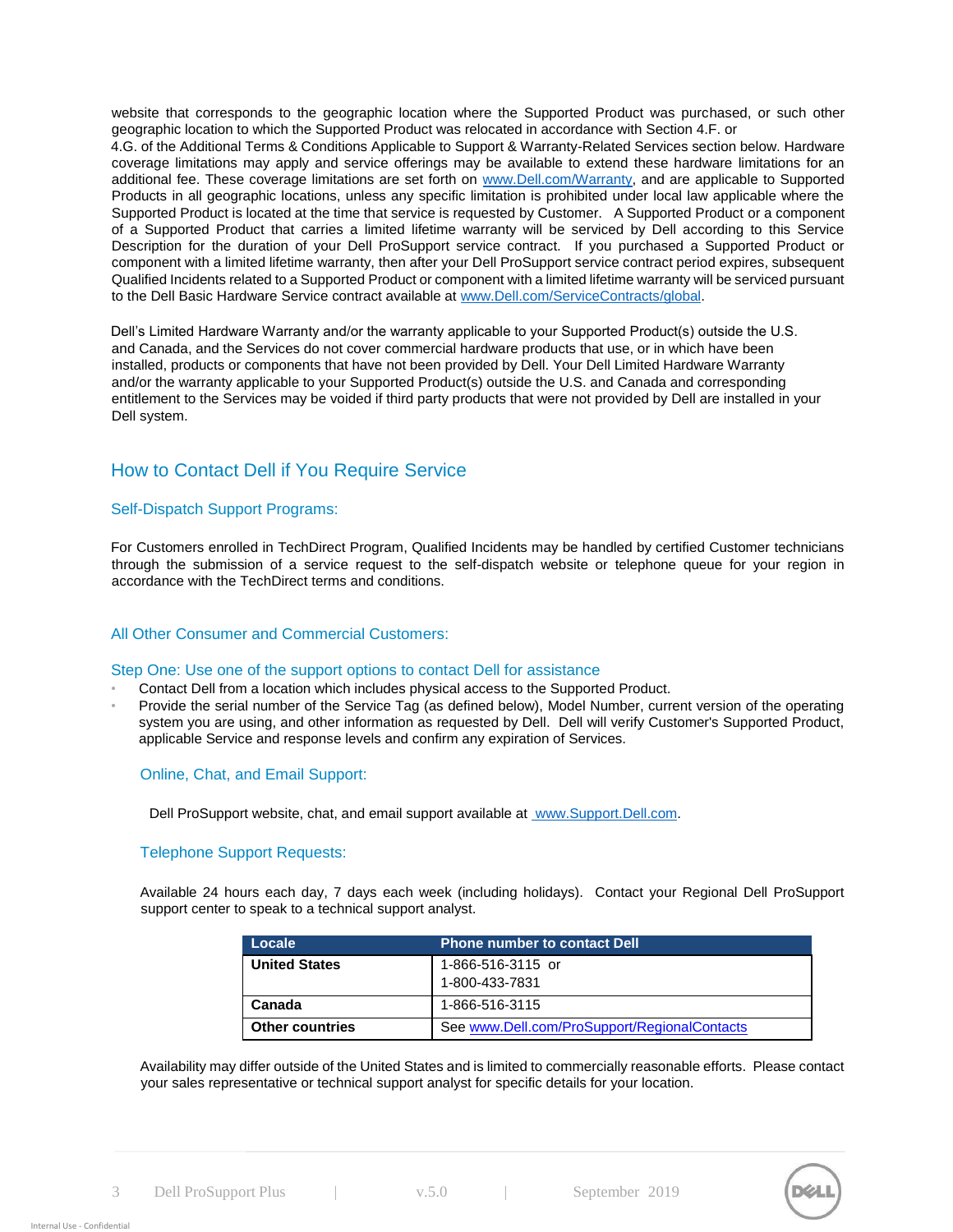#### Step Two: Assist with Remote Troubleshooting

- $\Box$  When requested, identify error messages received and when they occur; what activities preceded the error message; and what steps you have already taken to attempt to solve the problem.
- $\Box$  We will work with you through a series of troubleshooting steps to help diagnose the issue.
- Experience shows that most product problems and errors can be corrected remotely.
- Follow the instructions and any suggestions carefully. Diagnostic or troubleshooting steps like those outlined in Steps One and Two are an essential aspect of reaching the right resolution for your issue. Those steps may require more than one interaction or call with Dell or an extended session, and you may be asked to access the inside of your Supported Product where safe to do so.
- If, following completion of diagnosis or troubleshooting, Dell determines that it is necessary to replace a part, return the product for service, or dispatch a service technician for on-site service, then we will provide additional instructions.

### Dell SupportAssist

Dell SupportAssist is a software application that when installed, will monitor your system and collect information to assist in providing technical support. In the event an issue is detected, the information collected can be sent to Dell to provide you with an enhanced, personalized and efficient support experience.

Used with ProSupport Plus, SupportAssist will provide the following features and capabilities:

- $\square$ Monitoring of systems for issues impacting normal operation and performance.
- $\Box$  Automatic creation of Dell Technical Support requests in the event of issue detection.
- $\Box$  Automatic uploading of diagnostics and other data that allows efficient diagnosis of issues.
- $\Box$  Periodic collection of system operational data that will allow Dell to provide ProSupport Plus customers with predictive information regarding their system.

In configuring SupportAssist on your system, you will have the key contact information (e.g. name, phone number, and/or email address) required to initiate a support request with Dell stored on your system. Reporting of periodic system operational data (e.g. hardware configuration, software installed, error logs) can also be sent to Dell. SupportAssist will provide customers with the ability to configure for use on a single system or to have common configuration information stored across multiple systems. Because of specific operating system requirements, SupportAssist may not be available on all Dell systems. When used in conjunction with Dell's TechDirect portal, customers can receive and action alerts across their install base.

#### How does it work?

SupportAssist will run diagnostic scans as scheduled by the user in the configuration of the software. In the event of an issue detected in system error logs or as associated with the diagnostic scan, SupportAssist will initiate an alert. The alert is presented to the user and will transmit information to Dell to create a Technical Support Request with related failure information. This information allows Dell to provide an enhanced support experience. The data sent to Dell is encrypted with 128 bit encryption and transferred securely using SSL protocols.

#### What data is collected?

The information encrypted in the data log file sent back to Dell includes the following categories of data:

 $\Box$  User information: computer name, network domain, IP address, and Dell Service Tag.

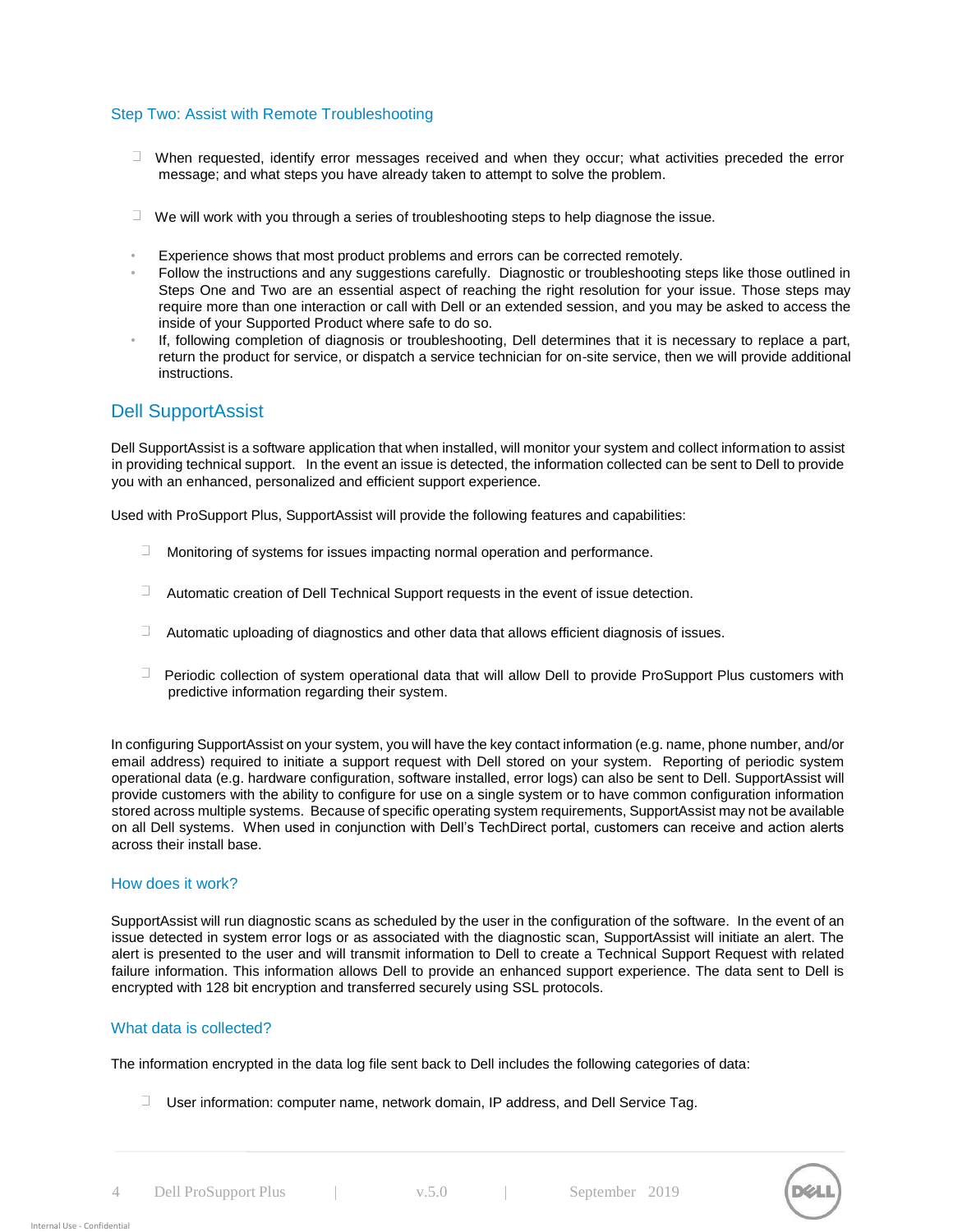- $\Box$  Hardware configuration: installed devices, processor(s), memory, network devices, and usage.
- $\Box$  . Software configuration: covering the operating system.

The Dell SupportAssist software is not designed to collect any personal information, such as personal files, web browsing history, or cookies. However, if any personal data is inadvertently collected or viewed during the troubleshooting process, it will be treated in accordance with the Dell Privacy Policy. Please vi[sit www.Dell.com/Privacy](http://www.dell.com/Privacy) to review Dell's full Privacy policy.

#### How do I uninstall the application?

If at any time you choose to remove the Dell SupportAssist application and stop sending information to Dell, simply go to Add/Remove or Uninstall Program within the Windows® control panel, highlight the SupportAssist listings and click the Remove button. You may also contact Dell Technical Support for assistance.

Note: Removal of Dell SupportAssist or opting out of log collections options will impact Dell's ability to provide ProSupport Plus customers with monthly reporting and automated support services as listed in the sections below.

#### Additional Resources

To learn more about Dell SupportAssist and see the latest list of supported Dell products please visit the Dell SupportAssist website at[:](http://dell.com/SupportAssist) [http://Dell.Com/SupportAssist.](http://dell.com/SupportAssist)

# ProSupport Plus Dedicated Technology Service Manager (for customers with 500 ProSupport Plus entitled systems or more)

The ProSupport Plus dedicated TSM is a remote resource that provides a wide range of system, environmental and account management features and capabilities designed to reduce downtime and improve the overall support experience from Dell. To receive the Services provided by a Technology Service Manager (TSM) (including, but not limited to ProSupport Plus TSM Reporting, described below) (the "TSM Services"), customers must i) have purchased 500 or more systems with active ProSupport Plus service contracts and be the registered owner of the corresponding Service Tags (as defined below), and ii) be properly on-boarded by Dell. The 500 tag threshold may be satisfied by any combination of existing entitlements to the Services described in this Service Description that have at least 90 days remaining on their existing warranty and service contract, and ProSupport Plus for Enterprise services that are or have been previously purchased for enterprise products, and that have at least 90 days remaining on the warranties and service contracts that correspond to those enterprise products. If at the time of the purchase of these Services, Customer does not currently meet the 500 system minimum threshold, Dell will monitor Customer's subsequent purchases of the Services and ProSupport Plus for Enterprise services, and if the Customer subsequently meets or exceeds the 500 tag threshold, then the Customer will become eligible for TSM Services, and Dell will attempt to proactively contact Customer schedule TSM Services onboarding.

If Dell attempts to contact the Customer using the Customer's contact information available in Dell's sales and service records either at the time of the purchase of these Services, or at such later date when the Customer first meets or exceeds the 500 tag threshold, and Customer fails or refuses to respond or provide the information required by Dell to onboard the Customer to receive TSM Services, then Dell will have fulfilled its obligation to deliver the TSM Services under this Service Description. If Customer subsequently seeks to be on-boarded and receive TSM Services after Dell's proactive attempt to onboard Customer is unsuccessful, Customer must contact Dell and request onboarding, and provide the information required by Dell. Customers who meet the 500 system threshold but subsequently fall below it will lose their entitlement to TSM Services 90 days after the date that Customer falls below the 500 system threshold if they have not purchased a sufficient number of additional service contracts for the Services or ProSupport Plus for Enterprise services in order to satisfy the minimum requirement of 500 ProSupport Plus entitled assets.

# ProSupport Plus TSM Reporting

ProSupport Plus TSM Reporting provides information regarding the state of the Customer's ProSupport Plus entitled environment. This TSM Reporting service is available for eligible customers with 500 or more ProSupport Plus

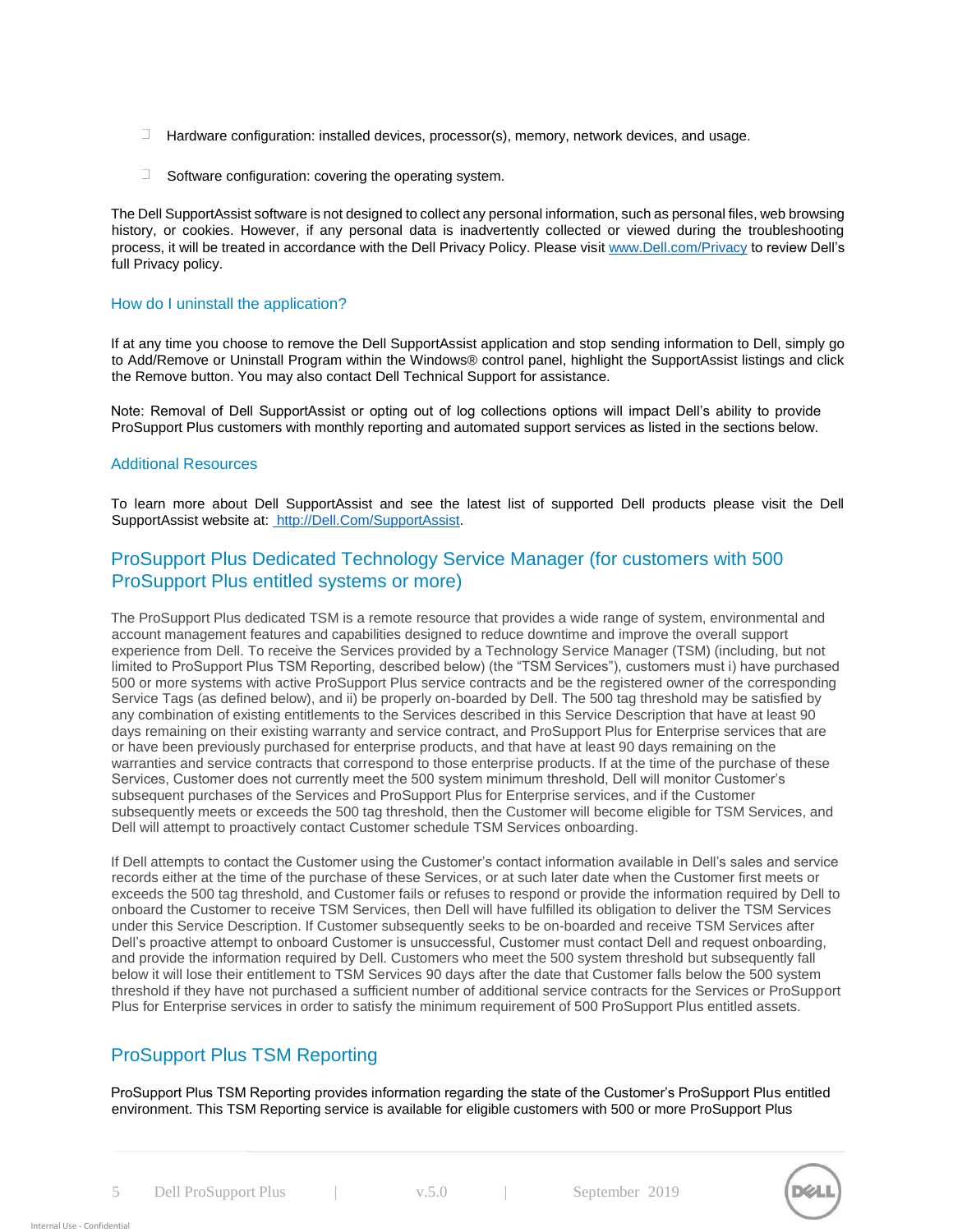entitled systems who qualify for TSM Services. Reporting reviews will be conducted by the TSM. By default, ProSupport Plus TSM Reporting is available on a monthly basis. The Customer may select to alter reporting frequency and has the option to receive reporting monthly, quarterly or on an adhoc basis. Adhoc or custom reporting requests may include additional costs.

#### Support Services Reporting consists of the following:

Monthly reporting: This feature includes standard global incident and warranty tracking reports of the Supported Products. The reports will be used by the Dell Technology Service Manager (TSM) to provide trending analysis and identify opportunities for driving operational efficiencies in the Customer's environment.

Standard incident report: Includes incidents by product, system age and date, time in severity level, time to close trend, business impact, and monthly activity rates.

Standard dispatch report: Includes dispatch rate and dispatches by top dispatched components, system age and date; and monthly activity rates.

Warranty tracking report: Includes total Supported Products by entitlement, product and hardware warranty and support expiration date.

#### Reporting Delivery for Authorized Dell Resellers and Customers Who Purchase via Authorized Dell Resellers:

ProSupport Plus TSM Reporting will be delivered by Dell to only one entity, either the authorized Dell Reseller or the end user Customer, not both. Dell will distribute ProSupport Plus TSM Reporting to the address and contact information provided to Dell at the time the Services were purchased, or else the contact information that is contained in Dell's sales and service records at the time the Customer or authorized Dell Reseller met or exceeded the 500 system minimum threshold.

Option 1: Authorized Dell Reseller receives TSM Services and reporting: If Customer is an authorized Dell Reseller who has purchased the Supported Product and the Services with an intent to resell, but has not yet resold the Supported Product and Services, then the authorized Dell Reseller may receive the TSM Reporting if the authorized Dell Reseller has purchased more than 500 systems as described above. Please note that when the reporting is delivered to an authorized Dell Reseller it may not be categorized by specific end-user customers, and if Customersegmented reporting by end-user account is required by the authorized Dell Reseller, it can be requested as custom reporting though the TSM at an additional cost.

Option 2: Channel Partner "End User Customer" receives reporting: This option is available if Customer has purchased 500 ProSupport Plus entitled PCs and Tablets and/or ProSupport Plus for Enterprise entitled enterprise systems to Customer, and Customer provides the information required by Dell to onboard Customer. Customer's authorized Dell Reseller must identify the assets that were re-sold, and complete the Tag Transfer process in order to change ownership of the systems to the new End User Customer (as described below in Section 4.G. of the Additional Terms and Conditions Applicable to Support & Warranty Related Services). Customer's authorized Dell Reseller must provide the Customer's TSM with new customer numbers and key contact information in order to validate entitlement and to on-board Customer separately.

#### Included with the ProSupport Dedicated TSM Services

- $\Box$  On-boarding assistance ensuring the customer is fully enabled to receive ProSupport Plus services.
- $\Box$  Support planning covering entitled systems within the environment, anticipating the customers current and future service needs.
- $\Box$  Provide service history and contract reporting at a frequency agreed with the customer, up to a maximum of monthly, on entitled systems. See ProSupport Plus Monthly Reporting for more information on reports.

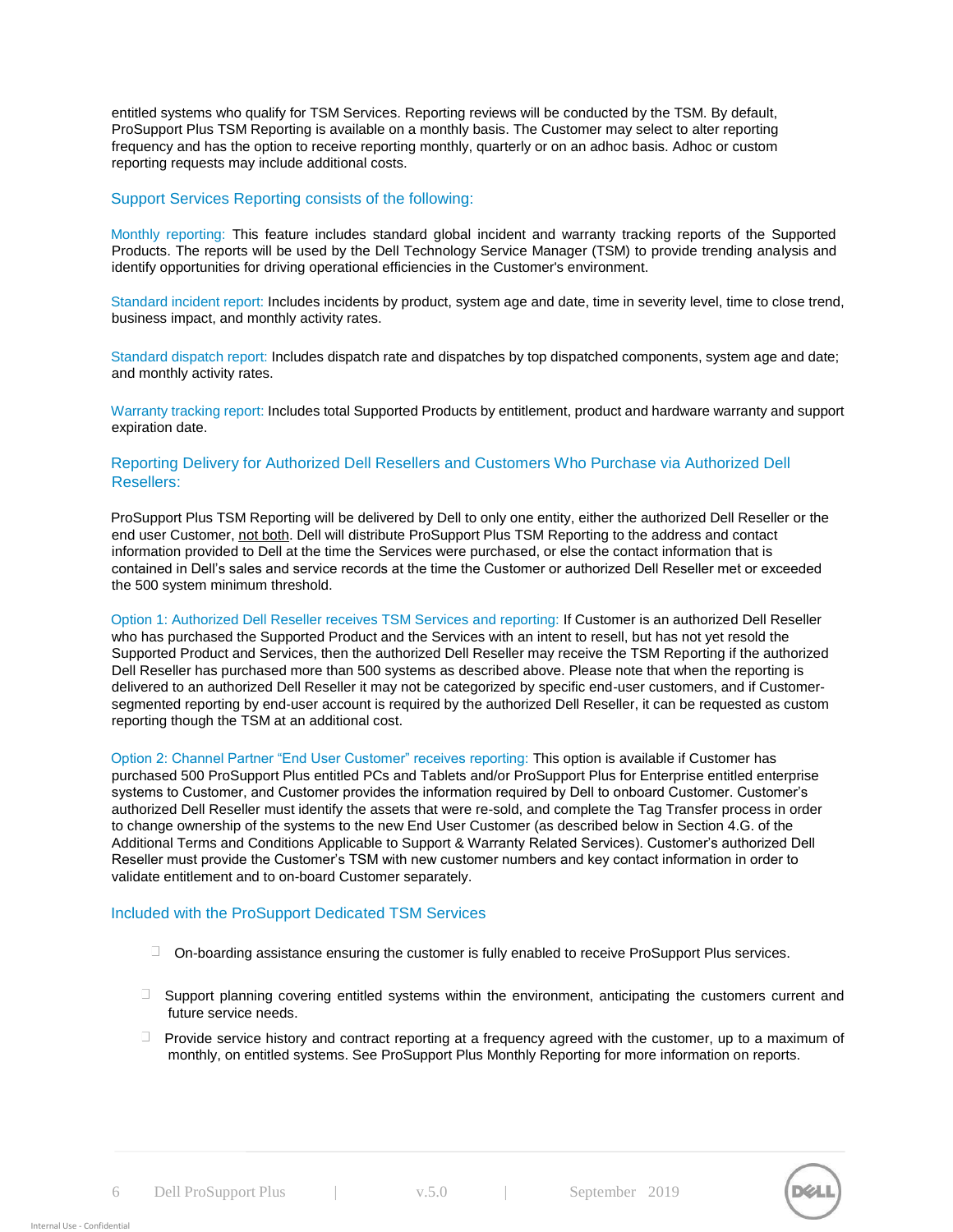- $\Box$  Collaboration, on behalf of the customer, across all Dell services and commercial organizations when necessary to solve technical or business issues.
- $\square$ Escalation management for when issues are not resolved through standard processes. Acting as the Services liaison to coordinate all resources necessary to resolve service issues or systemic problems as required.
- $\Box$  Crisis management. Providing a single point of contact for communication and collaboration between the customer and Dell when critical unplanned IT service interruptions such as a natural disasters, or other unexpected outages occur.
- $\Box$  Service Reviews. Schedule, timeframe and topics to be covered will be determined between the customer and the TSM during on-boarding.

#### Not Included with ProSupport Plus Dedicated TSM Service

- $\Box$  TSM engagement when a customer does not meet the minimum threshold of 500 ProSupport Plus entitled systems, or on products that are not entitled with a ProSupport Plus support contract.
- $\Box$  Technical support, troubleshooting, or diagnostic activities. (provided by ProSupport Plus tech support)
- $\Box$  Quoting or selling of products and services.
- $\Box$  Parts replacement in the event of product defect. ()
- $\Box$  Software or hardware installation and configuration
- $\Box$ Any other services not listed as included in this TSM Services section.

### Additional Important Information about ProSupport Plus Dedicated TSM Service

- $\Box$  Availability of the TSM service is during normal business hours. Business hours are defined by the location where the TSM resides and may vary by region and country.
- After hours support may be provided by other resources within the Dell Global Support and Deployment organization at Dell's discretion.
- $\Box$  The location of the TSM will be assigned during on-boarding based on customers preferred service area and staffing availability.
- $\Box$  Language support will be based on the local language of the TSM. Specific languages may be limited by staff availability.

### Accidental Damage

**NOTE: These Accidental Damage terms and conditions are NOT applicable to customers in Australia, Austria, Belgium, Czech Republic, Denmark, Finland, France, Germany, Greece, Holland, Ireland, Italy, Luxembourg, Norway, Poland, Portugal, South Africa, Slovakia, Spain, Sweden, Switzerland, New Zealand, Bulgaria, Croatia, Estonia, Russia, Hungary, Iceland, Latvia, Turkey, Lithuania, Romania, Slovenia, and the United Kingdom.**  Customers in EMEA can view their separate Accidental Damage Protection or Accidental Damage Theft Protection Cover Conditions terms, which will describe the terms and conditions applicable to the Accidental Damage feature of the Customer's purchase of ProSupport Plus at:

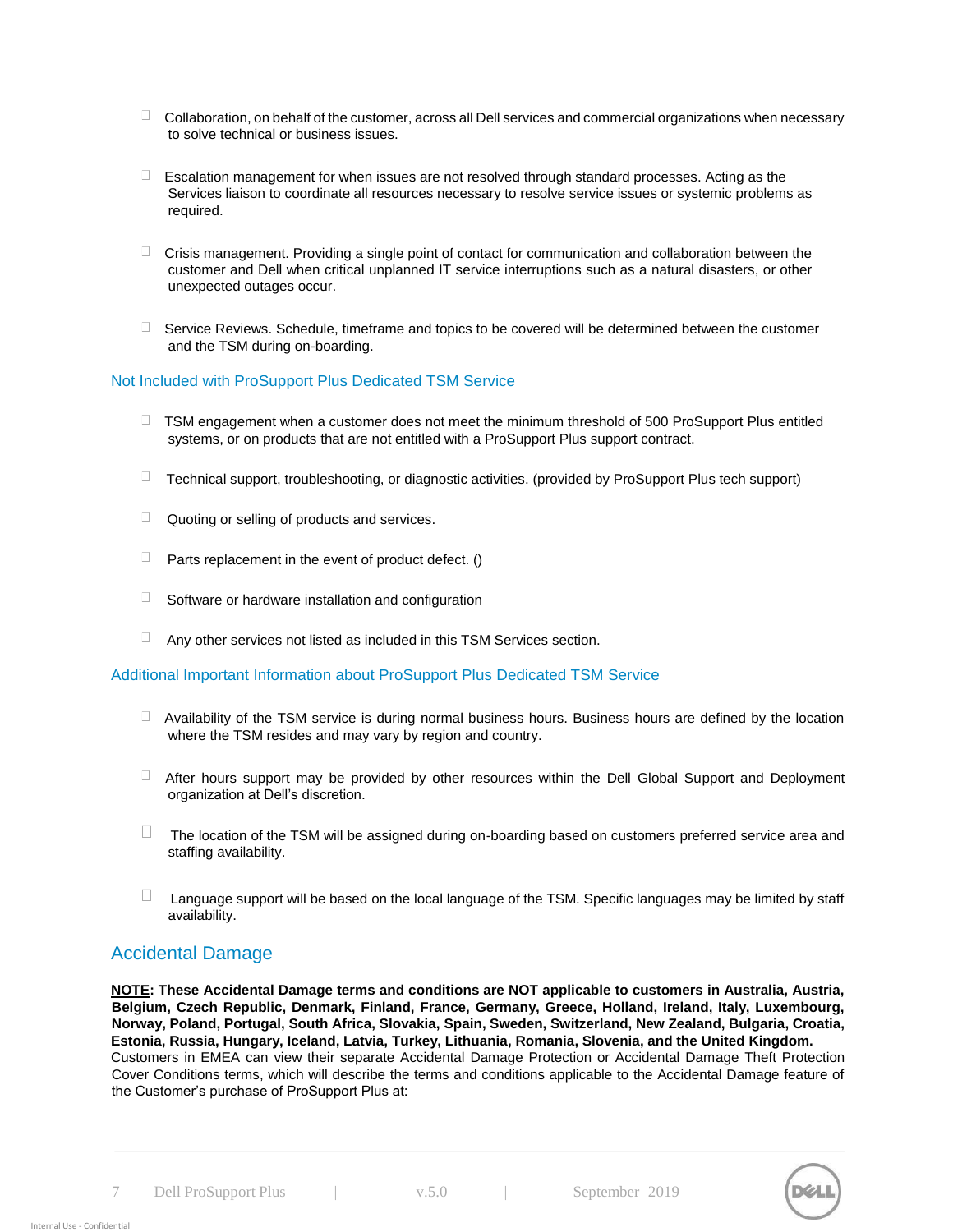For Commercial Customers: [www.Dell.com/ServiceContracts/global. F](http://www.dell.com/servicecontracts/global)or Consumer Customers: [www.Dell.com/servicecontracts.](http://www.dell.com/servicecontracts) 

Customers in Australia and New Zealand can access their Dell Accidental Damage Protection Insurance or Dell Accidental Damage with Theft Insurance Combined Financial Services Guide and Product Disclosure Statement which will describe the terms and conditions applicable to the Accidental Damage feature of the Customer's purchase of ProSupport Plus at:

For Commercial Customers: [www.Dell.com/ServiceContracts/global.](http://www.dell.com/ServiceContracts/global)

For Consumer Customers[: www.Dell.com/servicecontracts.](http://www.dell.com/servicecontracts) 

Customers from these countries may also request their terms and conditions from their Dell Sales representative.

During the term of this Agreement and subject to the limitations in this Agreement, we will repair the Supported Product as necessary to correct any damage to the Supported Product which occurs during the usual and customary usage of the Supported Product and is caused by either accidental damage from handling (including drops and spills) or an electrical surge (the "Accidental Damage Service").

Only parts built in or on the base unit of the Supported Product, including parts or accessories that are required for regular operation of the base unit and shipped at point of sale, such as internal memory, built-in LCD, internal components/switches, built-in buttons, drawers, lids or panels, remote controls, or cables are covered by the Accidental Damage Service.

When the Accidental Damage Service is purchased for a desktop system, both the desktop and the monitor purchased with the desktop will be covered under the service contract. The Accidental Damage Service does not cover externally attached computers, peripherals, including, but not limited to printers, or other devices that may work in conjunction with the Supported Product, and this Accidental Damage Service does not cover components, cases, television or monitor wall mounts, wiring, or items classified as "accessories" or "consumables" and not built in or on the base unit of the Supported Product, such as batteries that are out of warranty, light bulbs, disposable/replaceable print/ink cartridges, print or photo paper, memory disks, memory cards, SIM cards, disposable memory devices, wire connections, carrying cases, stylus pens, docking stations, external modems, external speakers, game devices, game disks, secondary monitors, external mouse for notebooks, external keyboard for notebooks, or other input/output devices, any other components not internal to the Supported Product for which you purchased Service, or other parts/components requiring regular user maintenance.

If we repair your Supported Product, you understand and agree that we may replace original parts with new or used parts from the original manufacturer, or an equivalent part from a different manufacturer to the extent allowed by applicable local law (and your consent for use of such parts may be requested at the time that you report an Accidental Damage Qualified Incident to Dell). Replacement parts will be functionally equivalent to the original parts. In our discretion, we may designate an affiliated company or contract with a third party to complete repairs on the Supported Product.

If we decide that it is necessary to replace the Supported Product rather than repair it, you will receive a Supported Product equivalent to or better than the Supported Product you originally purchased from us, as determined by us in our sole and reasonable discretion.

For any incident that Dell determines is eligible for Accidental Damage Service under this Agreement (an "Accidental Damage Qualified Incident"), Service coverage is limited to one Accidental Damage Qualified Incident per Supported Product per twelve (12) month period commencing from the start date of the term of Services. The ability to submit an incident does not accumulate or carry over to any subsequent twelve month period, so that during any twelve months during the Term only one Accidental Damage Qualified Incident may be reported by Customer to Dell in order to obtain the Accidental Damage Service. However, each Accidental Damage Qualified Incident will be applied to the 12 month period during which it is reported, even if such incident is resolved during a subsequent period. Once the Accidental Damage Qualified Incident limit is reached, Customer may request repair of the Supported Product for an additional charge.

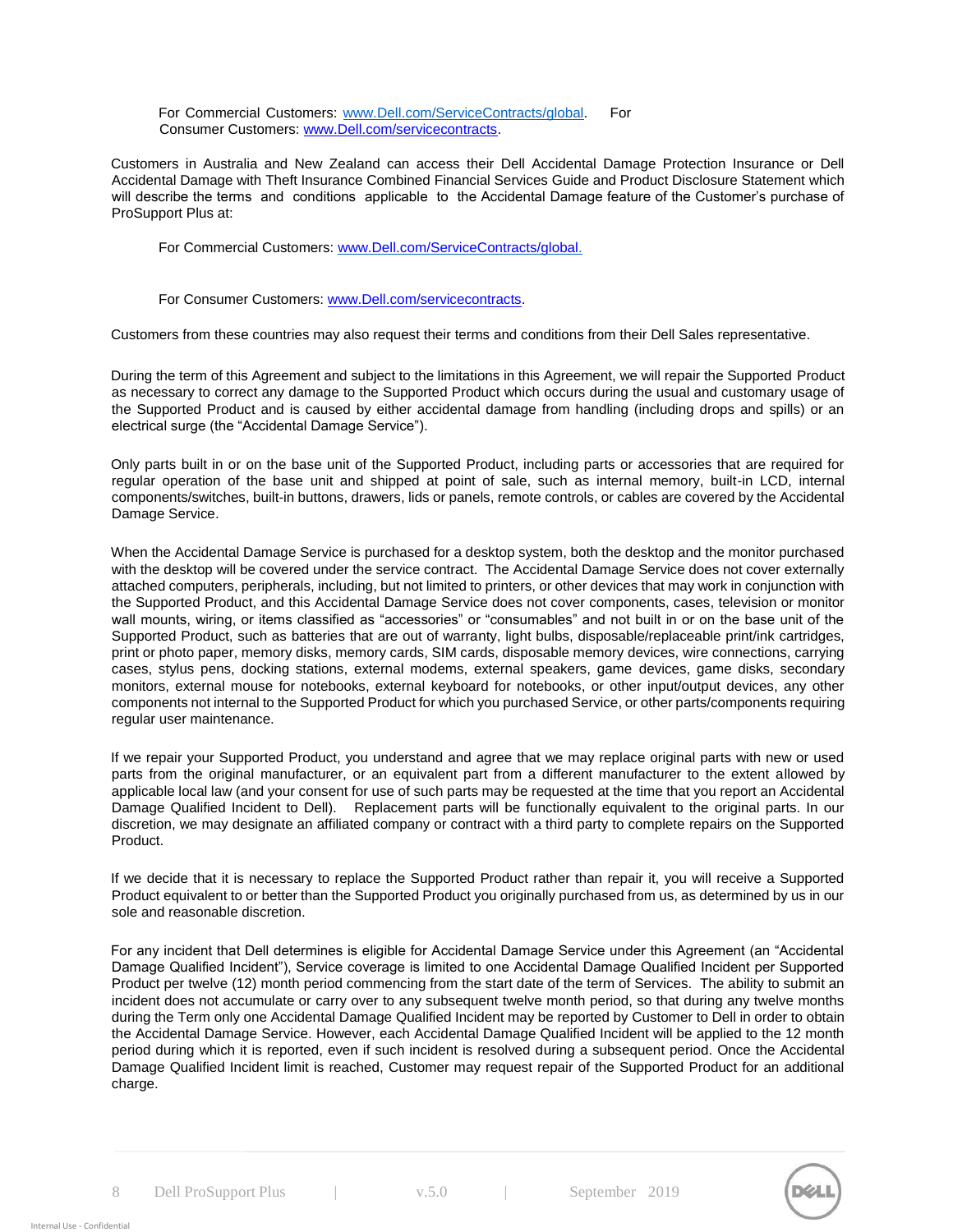This is not a contract for insurance. Please read this Agreement carefully, and please note that Dell reserves the right to change or modify any of the terms and conditions set forth in this Agreement at any time. Dell also reserves the right to determine whether and when any such changes apply to both existing and future Customers.

Service Response Level. When you request Service, you must allow Dell to evaluate the Supported Product to determine whether the product qualifies for Service. Dell's technical support agent will inform you of the options available to you to ship your Supported Product to Dell for evaluation and repair. As long as you follow our directions, as specified in the "Cooperate with Online Diagnosis, Phone Analyst and On-site Technician" section below, Dell will pay all shipping charges for return of the Supported Product to Dell's service facility. In some instances, Dell may make other evaluation and repair methods available to you as part of the Service. This Accidental Damage Service does not cover software. This software exclusion includes but is not limited to: 1) any defects in or damage (including without limitation virusinflicted damage) to software preloaded on, purchased with or otherwise loaded on the Supported Product and 2) any software loaded through Custom Factory Integration. In addition, this Service does not cover any other items added through Custom Factory Integration. We will exercise reasonable efforts to, but this Agreement does not guarantee that we will, repair or replace non-software Custom Factory Integration items that may otherwise be excluded components.

Service Limitations. This Agreement does not cover and we are not obligated to repair or replace:

- $\Box$  Any damage to or defect in the Supported Product that is cosmetic. Under this Agreement, we are not obligated to repair wear and tear on the Supported Product and other superficial items, such as scratches and dents that do not materially impair your use of the Supported Product.
- $\Box$  Any Supported Product that anyone other than Dell or a person we designate has tried to repair. We will not provide Service for any product defect that results after repairs to the Supported Product made or attempted by you or any other person not authorized by Dell to repair the Supported Product.
- $\Box$  Any Supported Product that suffers damage in connection with or as a result of incorrect or inadequate Customer Installation. "Customer Installation" shall include any of the following performed by the Customer or any third party on behalf of the customer: (1) unpacking or moving the Supported Product (2) installation or mounting of a Supported Product to a wall or other structure (or removal of the same following installation) and (3) affixing of brackets or other weight bearing devices designed for mounting or attachment to a wall or other structure (or removal of the same). Customer Installation does not include installation services purchased from Dell.
- Any Supported Product that is lost or stolen. To receive repair or replacement of a Supported Product, you must return the damaged Supported Product to us in its entirety.
- $\Box$  Any Supported Product that is damaged by fire from an external source or that is intentionally damaged or damaged by misuse, abuse, failure to follow instructions provided with the Supported Product, or use of the Supported Product in an incorrect environment. If we find evidence of intentional damage, misuse, abuse, failure to follow instructions provided with the Supported Product, or use of the Supported Product in an incorrect environment, we are not obligated to repair or replace the Supported Product.
- $\Box$ Except as specifically provided herein, any other damages that do not arise from defects in materials or workmanship or ordinary and customary usage of the covered Supported Product.

Additional Limitations for Service Purchased After the Purchase of the Supported Product. Where allowed by law, this Service may also be available for purchase after the date that Customer purchased a product. In those instances, the following conditions and limitations apply:

 $\Box$ Requests for service for the supported product cannot be presented until 30 days after the Service's purchase date, as indicated on customer's invoice, information page or other order confirmation; provided however, that the 30-day waiting period will not apply to customers who extend their service period prior to the expiration of the preceding service term

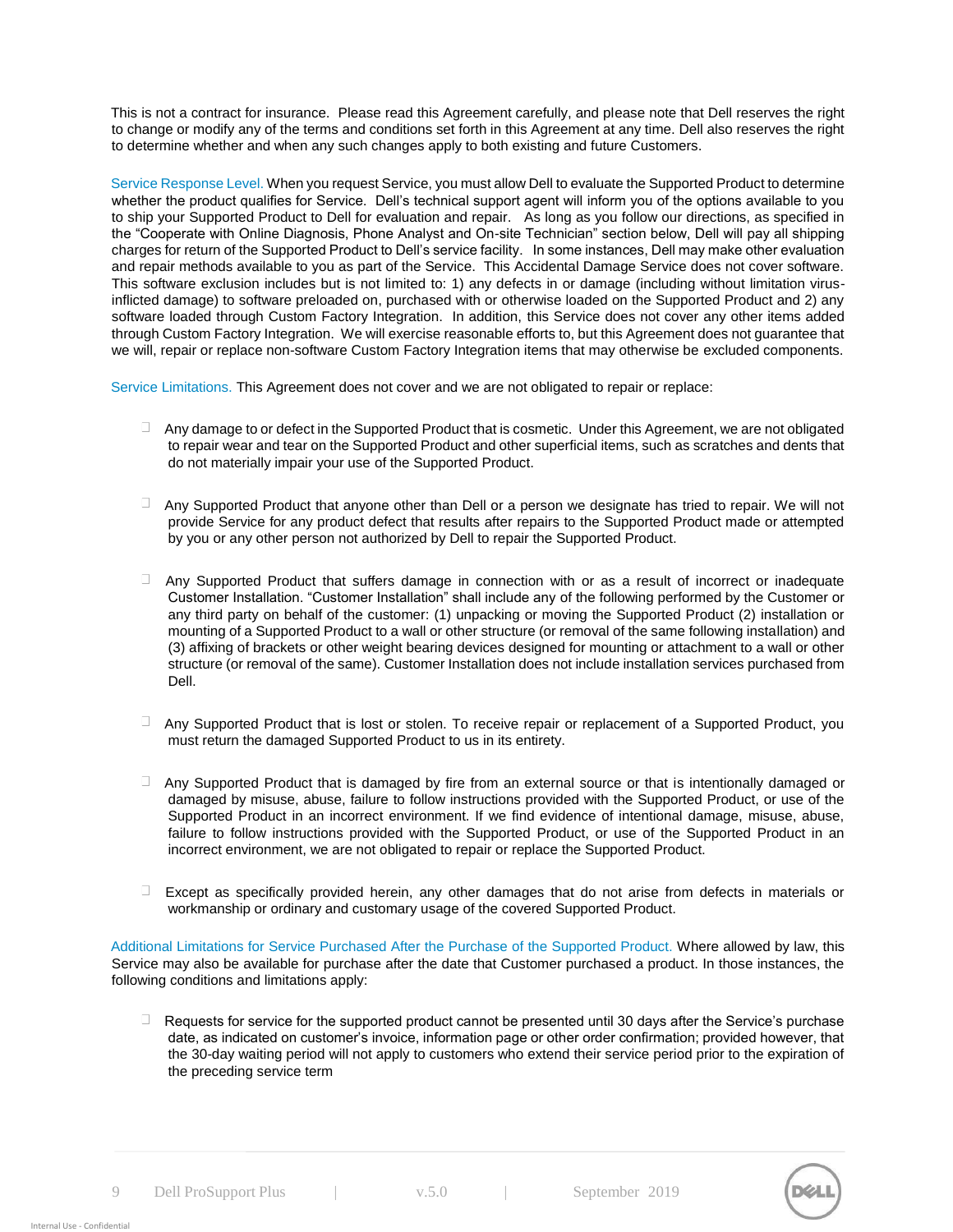- $\Box$  Customer is responsible for ensuring that the Supported Product is in normal operating condition at the time Services (including the Accidental Damage Service) are purchased. Under no circumstances will Dell be responsible for Service for any damage or defect that existed prior to the Customer's purchase of the Service.
- $\Box$ Dell reserves the right to inspect the Supported Product to confirm that it is in normal operating condition. Dell may, for an additional charge, offer Customer repair options to return the underlying product to normal operating condition.

 $\Box$  If, upon inspection, Dell determines in its sole discretion that the damage or defect for the Supported Product existed before the Service was purchased, then the request for Service will be denied.

# Keep Your Hard Drive

Keep Your Hard Drive Service (KYHD) allows Customers to retain possession of their failed hard drives (standard, Solid-State Drive (SSD) and Serial ATA (SATA) Hard Disk Drives (HDDs)) when receiving replacement hard drives pursuant to a Qualified KYHD Replacement. A "Qualified KYHD Replacement" is a repair and/or replacement arising from a defect(s) in workmanship occurring within the hardware warranty period applicable to Customer's Supported Product(s). All Qualified Repairs are provided pursuant to the terms of the Customer's limited hardware warranty or service agreement.

Supported Products: Keep Your Hard Drive Service is available with OptiPlex™, Precision™, Latitude™, (Dimension™), Venue™, Vostro™, XPS™, Alienware™, (Adamo™, Studio™), and Inspiron™ computer systems which are in a standard configuration. KYHD runs concurrently with the limited hardware warranty and is available on systems containing field-replaceable hard drives. Dell will only replace a failing hard drive that was purchased from Dell and installed in a Dell system, excluding items purchased through Dell's Software and Peripherals group, either at the time of system purchase or as a Customer kit and which is still under warranty. The KYHD Service will not be available to the Customer until a product is deemed eligible for a Qualified KYHD Replacement by Dell. Keep Your Hard Drive is not available on models with a soldered hard drive. Please consult your sales representative for more information

#### Keep Your Hard Drive Support Procedures

Receiving Support: Customers should contact Dell technical support in accordance with the "How to Contact Dell" Section above when they experience a problem or suspect a hard drive failure. Customers will receive support in accordance with their applicable service level entitlement under this Agreement. If the technician determines that the hard drive requires a Qualified KYHD Replacement, Dell will ship the replacement hard drive to the Customer pursuant to Customer's service level entitlement under this Agreement. This KYHD Service entitles Customer to retain possession of the failed drive.

In the event a Customer has purchased the Service, and includes or separately sends the hard drive from the Supported Product entitled to this Service to Dell as part of a Qualified KYHD Replacement, Customer agrees that their return of a hard drive entitled to this Service (a "Returned Entitled Drive") constitutes a waiver of their right to receive the Service from Dell. After Dell receives a Returned Entitled Drive, Dell will have no further obligation to the Customer with respect to such Returned Entitled Drive. Dell will not under any circumstance be obligated to return a Returned Entitled Drive to Customer, nor will Dell be required to remove data or take any other action with respect to the Customer's Returned Entitled Drive, nor any data stored on the Returned Entitled Drive. In the event that Dell receives a Returned Entitled Drive, Dell may process the Returned Entitled Drive in accordance with Dell's standard policies as a hard drive returned to Dell pursuant to the terms of the Customer's underlying warranty and service contract applicable to the Customer's Supported Product.

Failure rates on hard drives are constantly monitored and Dell reserves the right to refuse service if Dell reasonably believes that the Customer is overusing the Keep Your Hard Drive Service (such as when Customer's requests for replacement of defective hard drives materially exceeds the standard failure rates for the drive and system involved). If Dell determines (in Dell's sole discretion) a Customer is abusing the Service Dell reserves the right to cancel the Service in accordance with the Cancellation terms below.

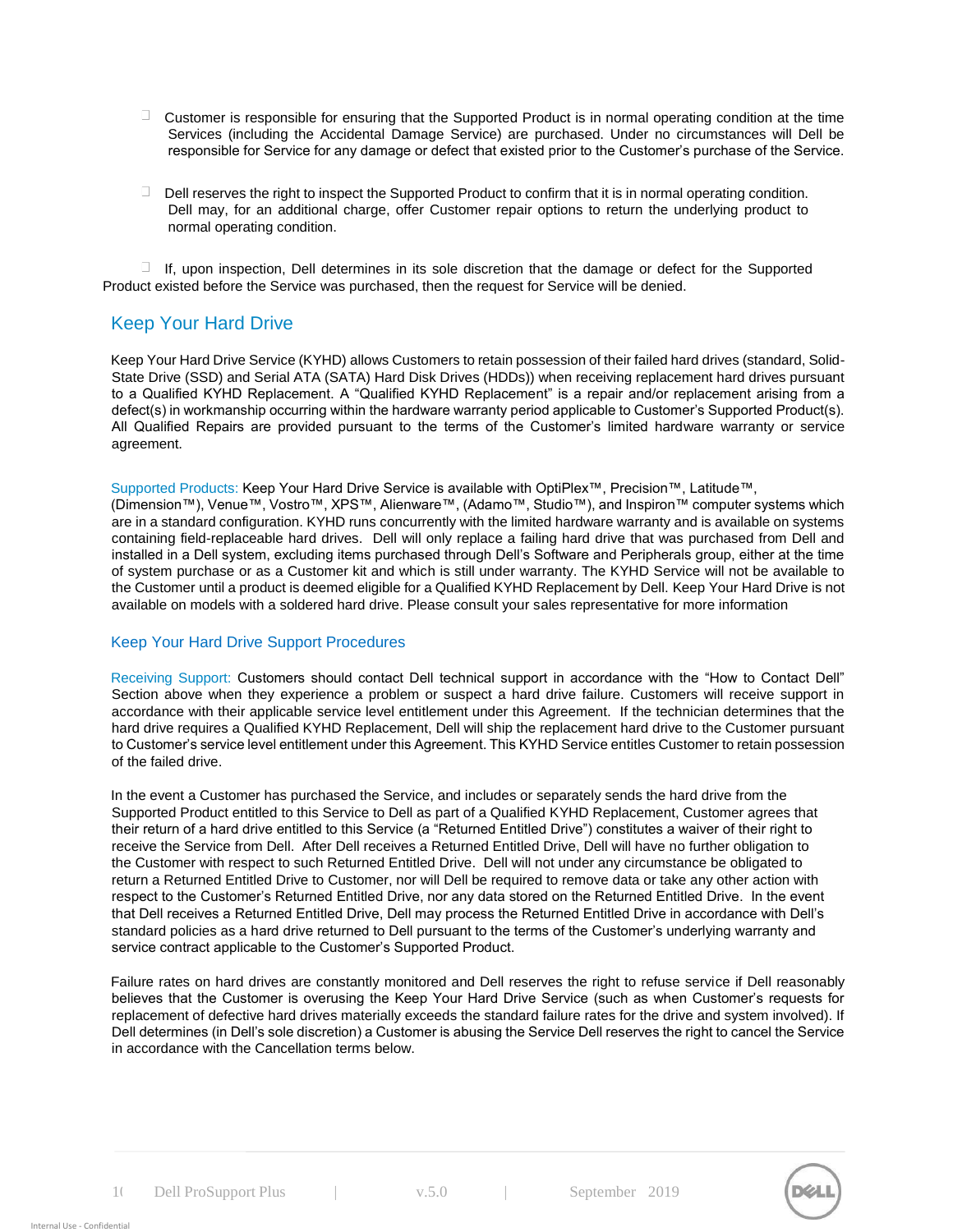#### Keep Your Hard Drive Contract does not include:

- $\Box$ Repair or replacement. (Any repair or replacement support is provided pursuant to customer's limited hardware warranty or service agreement.) Data destruction or data wipe.  $\Box$ 
	- Asset recovery, disposal or recycling.
- $\Box$ Retention of hard drives that are subject to product recall due to health and safety risks.
- $\Box$ Non-standard hard drives requested as part of Dell Custom Factory Integration service.
- Support for failed/retained hard drives. (Support continues solely on the replacement hard drive pursuant  $\Box$ to the applicable limited hardware warranty or service agreement.)
- Any activities not expressly stated in this Service Description.
- $\Box$ Replacement of a soldered hard drive

#### Customer Responsibilities for Keep Your Hard Drive

- **Report Hard Drive failures. Report each instance of hard drive failure to Dell hardware warranty support in** accordance with Customer's applicable service agreement.
- $\Box$  . Provide Part Information. Upon request, provide Dell the piece part identification information ("PPID") or adequate detail to validate that a contract covered drive failure has occurred.

### Collaborative Assistance

If a problem arises with certain third-party products and software commonly utilized in conjunction with Customer's Supported Product, Dell will serve as a single point of contact, as set forth herein, until the problems are isolated and escalated to the third-party product vendor. Specifically, Dell will contact the third-party vendor and create a "problem incident" or "trouble ticket" on behalf of Customer, providing the necessary problem documentation. Once a vendor is engaged, Dell will monitor the problem resolution process and obtain status and resolution plans from the vendor until the vendor resolves the problem by either providing a resolution, steps towards a resolution, workaround, configuration changes, or escalation of a bug report. Upon the Customer's request, Dell will initiate management escalation procedures within Dell and/or the vendor organization.

To be eligible for Collaborative assistance, Customer must have the appropriate active support agreements and entitlement with the respective third-party vendor. Once isolated and reported, the third-party vendor provides technical support and resolution for Customer's problem. DELL WILL NOT BE RESPONSIBLE FOR THE PERFORMANCE OF OTHER VENDORS' PRODUCTS OR SERVICES.

View current Collaborative assistance partners [here. \(F](http://i.dell.com/sites/doccontent/shared-content/services/en/Documents/ProSupport-Collaborative-Software-Assistance-List-Enterprise-and-End-User.pdf)ull URL:

[http://i.dell.com/sites/doccontent/sharedcontent/services/en/Documents/ProSupport-Collaborative-Software-Assistance-](http://i.dell.com/sites/doccontent/shared-content/services/en/Documents/ProSupport-Collaborative-Software-Assistance-List-Enterprise-and-End-User.pdf)[List-Enterprise-and-End-User.pdf.\)](http://i.dell.com/sites/doccontent/shared-content/services/en/Documents/ProSupport-Collaborative-Software-Assistance-List-Enterprise-and-End-User.pdf) Please note that supported third-party products may change at any time without notice to Customers.

# Comprehensive Software Support

Dell ProSupport includes Dell Comprehensive Software Support for select Dell OEM end-user applications, operating systems, hypervisors and firmware on Supported Products (the "Covered Software Products") over the telephone, or by transmission of software and other information through electronic means, or by shipping software and/or other information to Customer. Covered Software Products include pre-installed end-user client applications such as Norton AntiVirus™ software, Microsoft® Office software suite, Intuit® QuickBooks® accounting software, Adobe® Photoshop® software and Adobe Acrobat® software. Please contact a Dell technical support analyst for an up-to-date list of Covered Software Products.

| View | current | Comprehensive                                                                                             | Software | Support | partners | here. | (Full | URL: |
|------|---------|-----------------------------------------------------------------------------------------------------------|----------|---------|----------|-------|-------|------|
|      |         | http://i.dell.com/sites/doccontent/sharedcontent/services/en/Documents/ProSupport-Comprehensive-Software- |          |         |          |       |       |      |



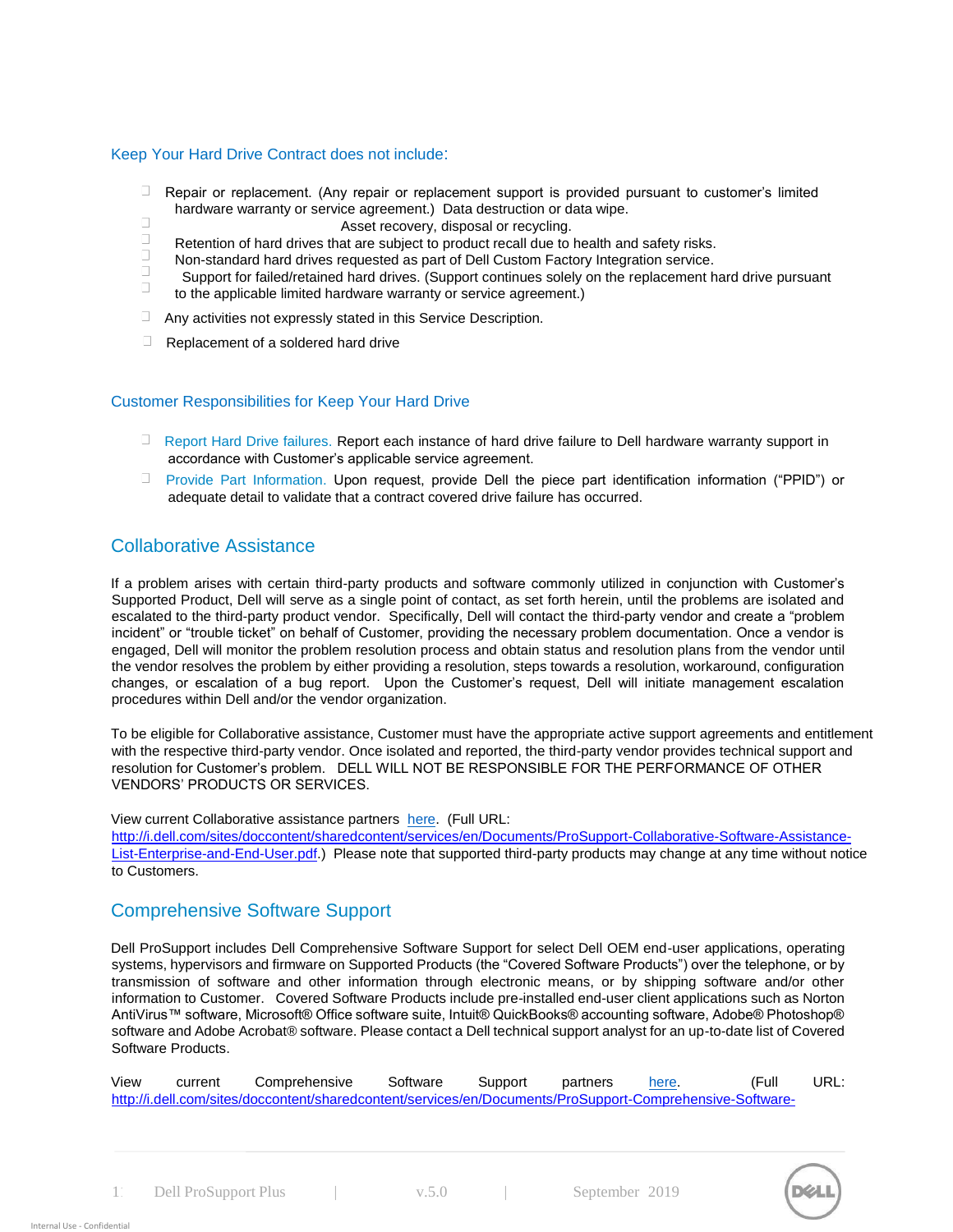[Support-List-Enterprise-and-End-User.pdf.\)](http://i.dell.com/sites/doccontent/shared-content/services/en/Documents/ProSupport-Comprehensive-Software-Support-List-Enterprise-and-End-User.pdf) Please note that supported third-party products may change at any time without notice to Customers.

Limits on Dell Comprehensive Software Support. Dell does not warrant that any particular software-related question will be resolved or that the Covered Software Product will produce any particular result. Situations giving rise to Customer's questions must be reproducible on a single system (i.e., one central processing unit with its workstation and other peripherals). Dell may conclude that a software issue is sufficiently complex or that Customer's Supported Product is of a nature that precludes effective analysis of the question through remote support. Customer understands and accepts that resolutions of certain issues giving rise to Customer's service request may not be available from the publisher of the relevant software title. Customer accepts that in such situations where no resolution is available from the publisher of the relevant software title, Dell's obligation to provide support to the Customer will be fully satisfied.

### Excluded Services

- $\Box$  Performance or administrative assistance.
- $\Box$  Activities such as installation, de-installation, relocation, preventative maintenance, training assistance, remote administration, or any activities or services not expressly described in this Service Description.
- $\Box$  Supply items, media replacement, operating supplies, cosmetic accessories or parts such as batteries, frames, and cover or support thereon.
- $\Box$  Direct third party product support or collaborative assistance of versions not currently supported by the manufacturer, vendor, or partner.
- $\Box$ Support for equipment damaged by by act of nature (such as, but not limited to, lightning, flooding, tornado, earthquakes, and hurricanes), misuse, abuse of the Supported Product or components (such as, but not limited to, use of incorrect line voltages, use of incorrect fuses, use of incompatible devices or accessories, improper or insufficient ventilation, or failure to follow operating instructions), modification, unsuitable physical or operating environment, improper maintenance by Customer (or Customer's agent), moving the Supported Product in a manner inconsistent with its design, removal or alteration of equipment or parts identification labels, or failure caused by a product for which Dell is not responsible.
- $\Box$  Spyware/virus removal.
- $\Box$  Data backup services.
- $\Box$  Advanced wireless, networking or remote installation, set-up, optimization and configuration of applications beyond those described in this Service Description.
- $\Box$  Scripting, programming, database design/implementation, web development or recompiled kernels.
- $\Box$  Repair of damage or defects in supported Products which are purely cosmetic and do not affect device functionality.
- $\Box$ Repairs necessitated by software problems, or as a result of alteration, adjustment, or repair by anyone other than Dell, Dell's Authorized Reseller or Service Provider or by customers utilizing Customer Self-Replaceable (CSR) parts.

# General Customer Responsibilities

Authority to Grant Access. Customer represents and warrants that it has obtained permission for both Customer and Dell to access and use the Supported Products, the data located thereon and all hardware and software components included therein, for the purpose of providing these Services. If Customer does not already have that permission, it is Customer's responsibility to obtain it, at Customer's expense, before Customer asks Dell to perform these Services.

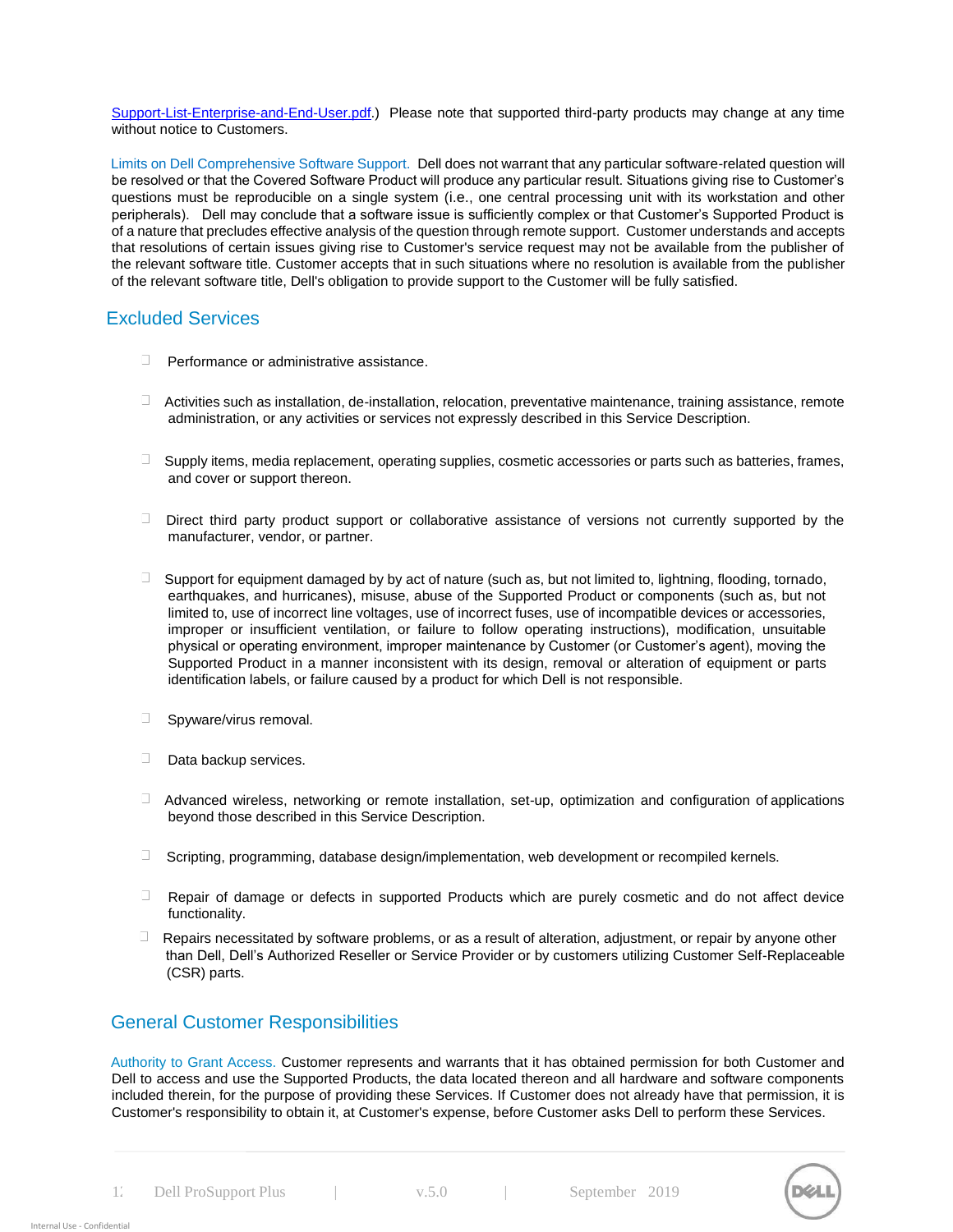Cooperate with Online Diagnosis, Phone Analyst and On-site Technician. Customer will cooperate with and follow the instructions given by any Dell remote support service, phone analyst or on-site technicians. Experience shows that most product problems and errors can be corrected remotely by closely following the remote diagnosis instructions or through close cooperation between the user and the analyst or technician.

On-site Obligations. Where Services require on-site performance, Customer will provide (at no cost to Dell) free, safe and sufficient access to Customer's facilities and the Supported Products, including ample working space, electricity, and a local telephone line. A monitor or display, a mouse (or pointing device), and a keyboard must also be provided (at no cost to Dell), if the product does not already include these items. An adult (whether Customer or Customer's authorized representative) must be present at all times during the service technician's visit.

Maintain Software and Serviced Releases. Customer will maintain software and Supported Products at Dell- specified minimum release levels or configurations as specified on [www.support.dell.com](http://www.support.dell.com/) [fo](http://www.support.dell.com/)r additional Supported Products. Customer must also ensure installation of remedial replacement parts, patches, software updates or subsequent releases as directed by Dell in order to keep the Supported Products eligible for this Service.

Data Backup; Removing Confidential Data. Customer will complete a backup of all existing data, software and programs on all affected products prior to and during the delivery of this Service. Customer should make regular backup copies of the data stored on all affected products as a precaution against possible failures, alterations, or loss of data. In addition, Customer is responsible for removing any confidential, proprietary, or personal information and any removable media such as SIM cards, CDs, or PC Cards regardless of whether an on-site technician is also providing assistance. DELL WILL HAVE NO LIABILITY FOR:

- ANY OF YOUR CONFIDENTIAL, PROPRIETARY OR PERSONAL INFORMATION;
- **LOST OR CORRUPTED DATA, PROGRAMS OR SOFTWARE:**
- D DAMAGED OR LOST REMOVABLE MEDIA;
- DATA OR VOICE CHARGES INCURRED AS A RESULT OF FAILING TO REMOVE ALL SIM CARDS OR OTHER REMOVABLE MEDIA INSIDE SUPPORTED PRODUCTS THAT ARE RETURNED TO DELL;
- THE LOSS OF USE OF A SYSTEM OR NETWORK; AND/OR
- FOR ANY ACTS OR OMISSIONS, INCLUDING NEGLIGENCE, BY DELL OR A THIRD-PARTY SERVICE PROVIDER.

Dell will not be responsible for the restoration or reinstallation of any programs or data. When returning a Supported Product or part thereof, Customer will only include the Supported Product or part which has been requested by Dell or the phone technician.

Additional Terms and Conditions Applicable to End Users Purchasing their Supported Product from an OEM. An "OEM" is a reseller who sells the Supported Products in a capacity as an original equipment manufacturer that is purchasing Dell Products and Services from the Dell OEM Solutions (or its successor) business group for an OEM project. An OEM typically embeds or bundles such Dell Products in or with OEM Customer's proprietary hardware, software or other intellectual property, resulting in a specialized system or solution with industry or task-specific functionality (such system or solution an "OEM Solution") and resells such OEM Solution under OEM's own brand. With respect to OEMs, the term "Supported Products" includes Dell Supported Products that are provided without Dell branding (i.e. unbranded OEM-ready system), and "End-User" means you, or any entity purchasing an OEM Solution for its own end-use and not for reselling, distributing or sub-licensing to others. It is OEM's responsibility to provide first level troubleshooting to the End User. An appropriate best-effort initial diagnosis should be performed by OEM before the call goes to Dell. This OEM maintains responsibility for providing the initial troubleshooting even when its End-User engages Dell to request service, and if an End User contacts Dell for service without contacting their OEM, Dell will ask the End User to contact their OEM to receive first level troubleshooting before contacting Dell.

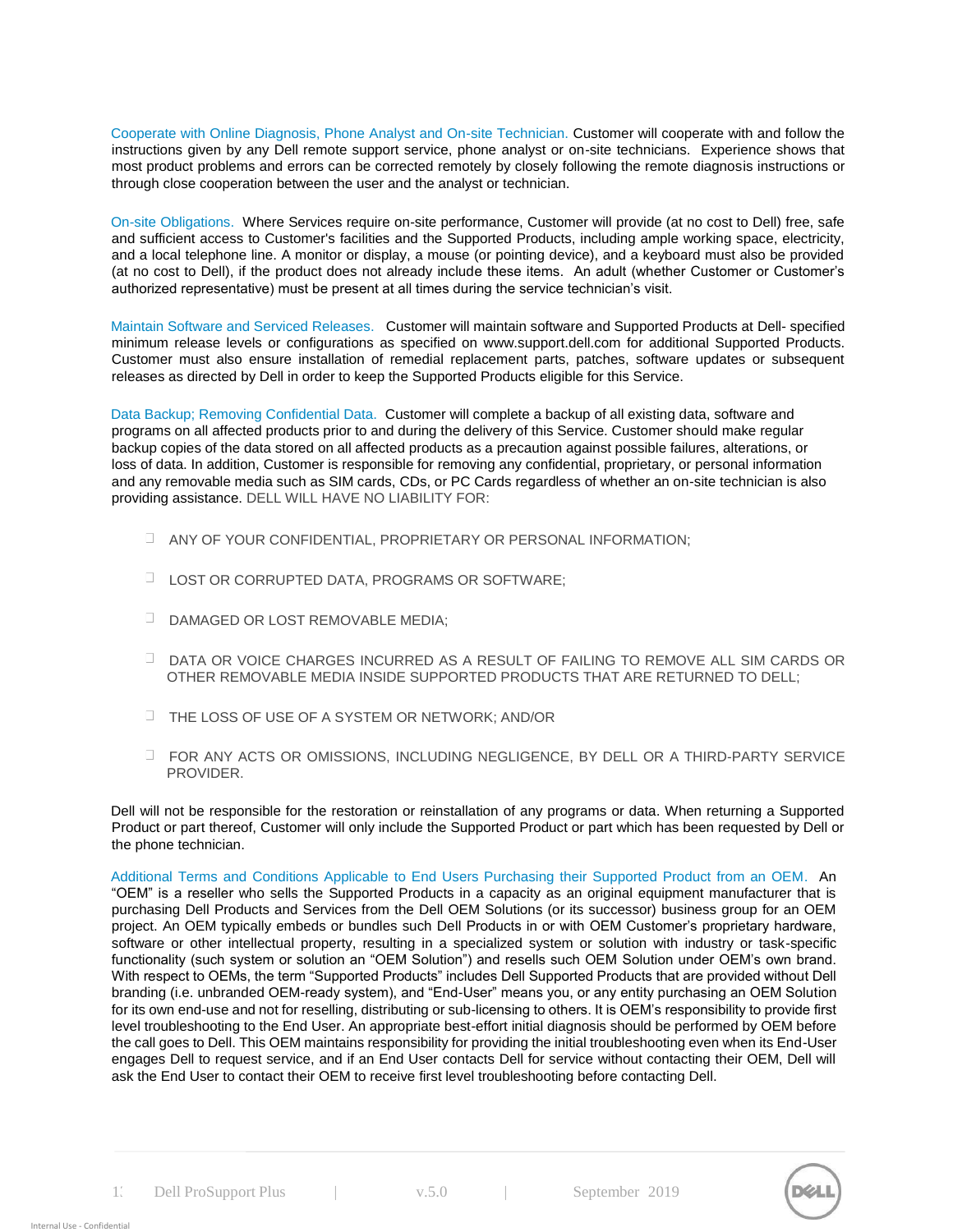Limitation of Liability. DELL'S TOTAL LIABILITY FOR ANY AND ALL CLAIMS ARISING OUT OF OR IN CONNECTION WITH THIS AGREEMENT (INCLUDING ANY SERVICES PROVIDED HEREUNDER) IN ANY 12- MONTH PERIOD SHALL NOT EXCEED THE TOTAL AMOUNT PAID BY CUSTOMER DURING THE PRIOR 12 MONTHS OF THIS AGREEMENT FOR THE SERVICE FOR EACH SUPPORTED PRODUCT GIVING RISE TO SUCH CLAIM(S).

THESE LIMITATIONS, EXCLUSIONS AND DISCLAIMERS SHALL APPLY TO ALL CLAIMS FOR DAMAGES, WHETHER BASED IN CONTRACT, WARRANTY, STRICT LIABILITY, NEGLIGENCE, TORT OR OTHERWISE. THE PARTIES AGREE THAT THESE LIMITATIONS OF LIABILITY ARE AGREED ALLOCATIONS OF RISK CONSTITUTING IN PART THE CONSIDERATION FOR DELL'S SALE OF PRODUCTS, SOFTWARE OR SERVICES TO CUSTOMER, AND SUCH LIMITATIONS WILL APPLY NOTWITHSTANDING THE FAILURE OF ESSENTIAL PURPOSE OF ANY LIMITED REMEDY AND EVEN IF A PARTY HAS BEEN ADVISED OF THE POSSIBILITY OF SUCH LIABILITIES. NEITHER DELL NOR ITS AFFILIATES, NOR THEIR RESPECTIVE PARTNERS, OFFICERS, DIRECTORS, EMPLOYEES OR AGENTS ARE LIABLE TO YOU, OR ANY SUBSEQUENT OWNER OR OTHER USER OF THE SUPPORTED PRODUCT, FOR ANY INCIDENTAL OR CONSEQUENTIAL DAMAGES, INCLUDING, BUT NOT LIMITED TO, LIABILITY OR DAMAGES FOR THE SUPPORTED PRODUCT NOT BEING AVAILABLE FOR USE, LOSS OR CORRUPTION OF DATA OR SOFTWARE, PERSONAL INJURY, DEATH, OTHER INDIRECT LOSS DUE TO SUPPORTED PRODUCT FAILURE, OR ANY AND ALL INCIDENTAL, INDIRECT, SPECIAL OR CONSEQUENTIAL DAMAGES ARISING OUT OF OR IN CONNECTION WITH THE USE OR PERFORMANCE OF THE SUPPORTED PRODUCT, EVEN IF YOU HAVE ADVISED DELL OF THE POSSIBILITY OF SUCH DAMAGES. NEITHER PARTY SHALL HAVE LIABILITY FOR THE FOLLOWING: (1) LOSS OF REVENUE, INCOME, PROFIT OR SAVINGS; (2) LOST OR CORRUPTED DATA OR SOFTWARE, LOSS OF USE OF A SYSTEM OR NETWORK OR THE RECOVERY OF SUCH; (3) LOSS OF BUSINESS OPPORTUNITY; (4) BUSINESS INTERRUPTION OR DOWNTIME; OR (5) DELIVERABLES, DELL PRODUCTS OR THIRD-PARTY PRODUCTS NOT BEING AVAILABLE FOR USE. BY ENTERING INTO THIS AGREEMENT, YOU EXPRESSLY WAIVE ANY CLAIMS DESCRIBED IN THIS PARAGRAPH. YOU AGREE AND UNDERSTAND THAT DELL WILL NOT BE RESPONSIBLE FOR ANY AMOUNT OF DAMAGES ABOVE THE AGGREGATE DOLLAR AMOUNT PAID BY YOU FOR THE PURCHASE OF THIS SERVICE FOR EACH SUPPORTED PRODUCT COVERED BY THIS AGREEMENT. SOME STATES AND JURISDICTIONS DO NOT ALLOW TOTAL OR PARTIAL EXCLUSION OR LIMITATION OF ANY DAMAGES OR INCIDENTAL OR CONSEQUENTIAL DAMAGES, SO SOME OR ALL OF THE ABOVE LIMITATIONS OR EXCLUSIONS MAY NOT APPLY TO YOU. BUT IN SUCH CASES THIS CLAUSE SHALL BE INTERPRETED AS TO EXONERATE OR LIMIT LIABILITY AS EXTENSIVELY AS PERMITTED BY APPLICABLE LAW.

Third Party Warranties. These Services may require Dell to access hardware or software that is not manufactured by Dell. Some manufacturers' warranties may become void if Dell or anyone else other than the manufacturer works on the hardware or software. Customer will ensure that Dell's performance of Services will not affect such warranties or, if it does, that the effect will be acceptable to Customer. Dell does not take responsibility for third party warranties or for any effect that the Services may have on those warranties.

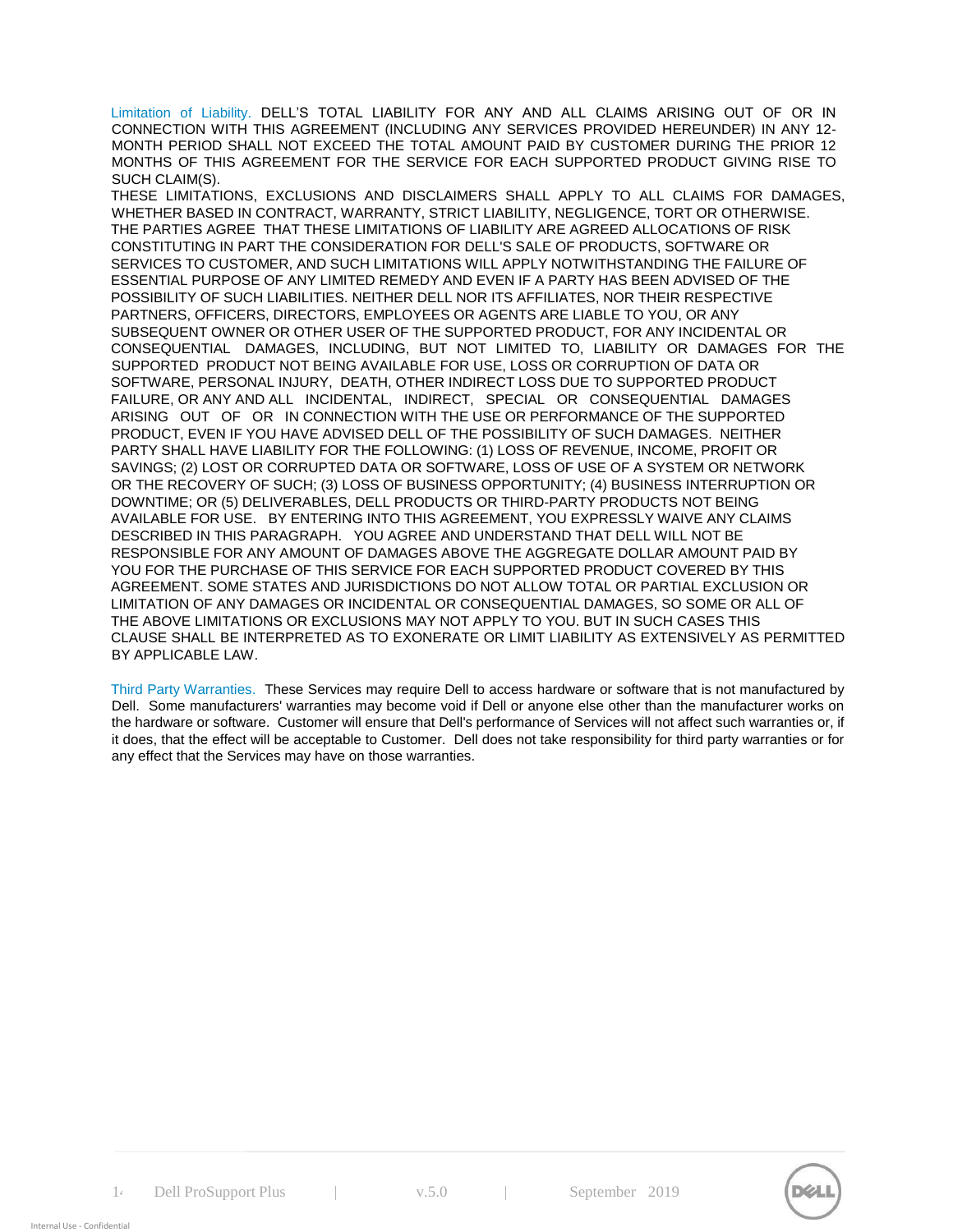# Dell Services Terms & Conditions

This Service Description is entered between you, the customer ("you" or "Customer"), and the Dell entity identified on your invoice Order Documentation for the purchase of this Service.

**For U.S. Consumers:** Dell is pleased to provide these services to Consumers in accordance with this Service Description and the U.S. "Consumer Terms of Sale" at<http://www.dell.com/terms> [\(](http://www.dell.com/terms)referred to as an "Agreement").

**For Business Customers:** This Service is provided subject to and governed by Customer's separate signed master services agreement with Dell that explicitly authorizes the sale of this Service. In the absence of such agreement, depending on Customer's location, this Service is provided subject to and governed by either Dell's Commercial Terms of Sale or the agreement referenced in the table below (as applicable, the "Agreement").

**For All Customers:** Please see the table below which lists the URL applicable to your Customer location where your Agreement can be located. The parties acknowledge having read and agree to be bound by such online terms.

| <b>Customer</b>                                            | Terms & Conditions Applicable to Your Purchase of Dell Services                             |                                                                                                                                                                                                                                                                                                                                                                                                                                                                                                                                                                                                                                                                                                                                                                                                                                                                                                                                                                                                                                                                                    |  |
|------------------------------------------------------------|---------------------------------------------------------------------------------------------|------------------------------------------------------------------------------------------------------------------------------------------------------------------------------------------------------------------------------------------------------------------------------------------------------------------------------------------------------------------------------------------------------------------------------------------------------------------------------------------------------------------------------------------------------------------------------------------------------------------------------------------------------------------------------------------------------------------------------------------------------------------------------------------------------------------------------------------------------------------------------------------------------------------------------------------------------------------------------------------------------------------------------------------------------------------------------------|--|
| Location                                                   | <b>Customers Purchasing Dell</b><br><b>Services Directly From Dell</b>                      | <b>Customers Purchasing Dell Services</b><br><b>Through an Authorized Dell Reseller</b>                                                                                                                                                                                                                                                                                                                                                                                                                                                                                                                                                                                                                                                                                                                                                                                                                                                                                                                                                                                            |  |
| <b>United</b><br><b>States</b>                             | Consumers: U.S. Consumer Terms of Sale at<br>www.dell.com/terms                             | Consumers: U.S. Consumer Terms of Sale at www.dell.com/terms                                                                                                                                                                                                                                                                                                                                                                                                                                                                                                                                                                                                                                                                                                                                                                                                                                                                                                                                                                                                                       |  |
|                                                            | Businesses: www.dell.com/CTS                                                                | Businesses: www.dell.com/CTS                                                                                                                                                                                                                                                                                                                                                                                                                                                                                                                                                                                                                                                                                                                                                                                                                                                                                                                                                                                                                                                       |  |
| Canada                                                     | www.dell.ca/terms (English)<br>www.dell.ca/conditions (French-Canadian)                     | www.dell.ca/terms (English)<br>www.dell.ca/conditions (French-Canadian)                                                                                                                                                                                                                                                                                                                                                                                                                                                                                                                                                                                                                                                                                                                                                                                                                                                                                                                                                                                                            |  |
| Latin<br>America &<br><b>Caribbean</b><br><b>Countries</b> | Local www.dell.com country-specific website<br>or www.dell.com/servicedescriptions/global.* | www.dell.com<br>Local<br>country-specific<br>website or<br>www.dell.com/servicedescriptions/global.*                                                                                                                                                                                                                                                                                                                                                                                                                                                                                                                                                                                                                                                                                                                                                                                                                                                                                                                                                                               |  |
| <b>AsiaPacific-</b><br>Japan                               | Local www.dell.com country-specific website<br>or www.dell.com/servicedescriptions/global.* | Service Descriptions and other Dell service documents which you may receive<br>from your seller shall not constitute an agreement between you and Dell but shall<br>serve only to describe the content of Service you are purchasing from your seller,<br>your obligations as a recipient of the Service and the boundaries and limitations of<br>such Service. As a consequence hereof any reference to "Customer" in this Service<br>Description and in any other Dell service document shall in this context be<br>understood as a reference to you whereas any reference to Dell shall only be<br>understood as a reference to Dell as a service provider providing the Service on<br>behalf of your seller. You will not have a direct contractual relationship with Dell<br>with regards to the Service described herein. For the avoidance of doubt any<br>payment terms or other contractual terms which are by their nature solely relevant<br>between a buyer and a seller directly shall not be applicable to you and will be as<br>agreed between you and your seller. |  |

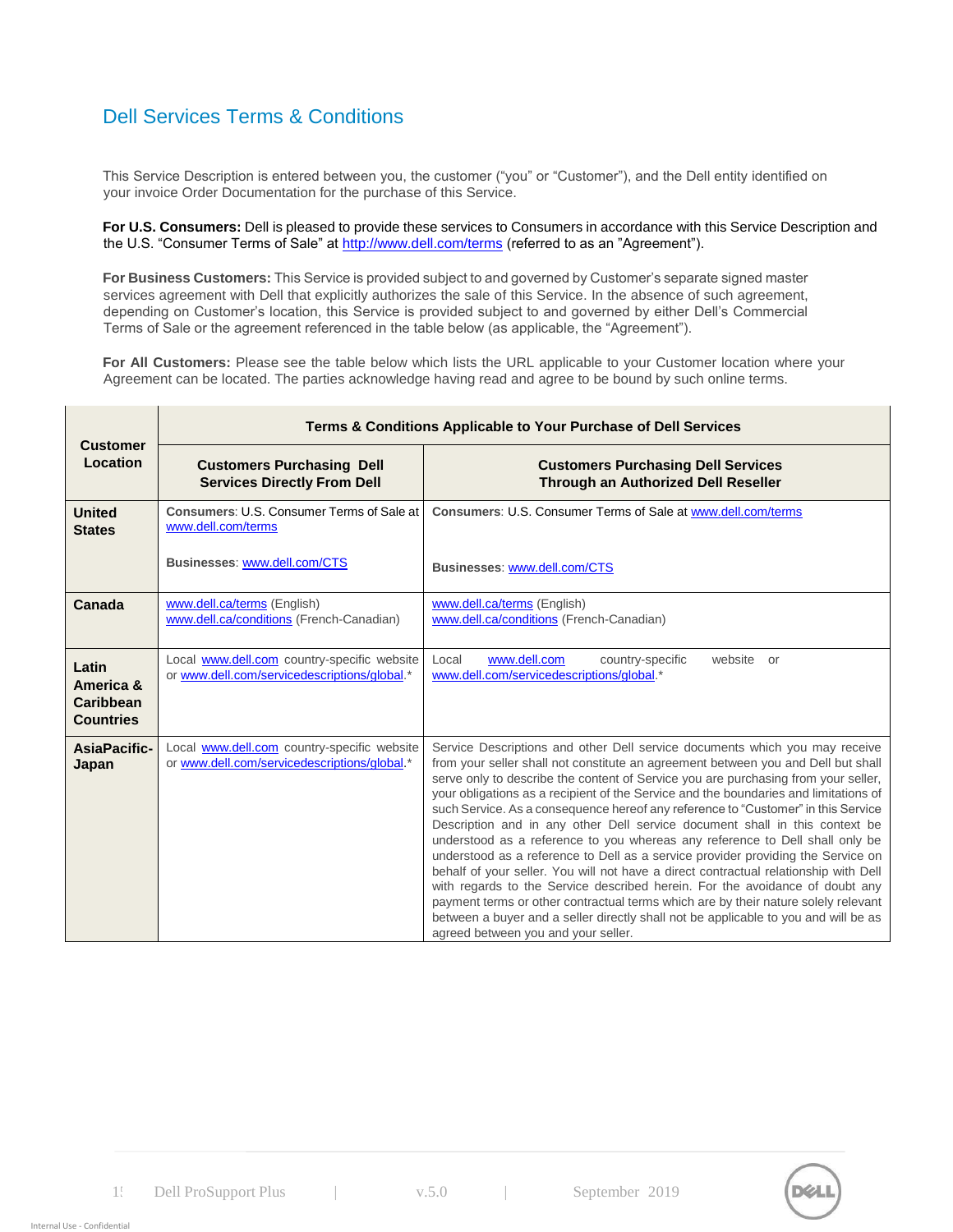| Europe,<br><b>Middle</b><br>East,<br>& Africa | Local www.dell.com country-specific website<br>or www.dell.com/servicedescriptions/global.*<br>In addition, customers located in France,<br>Germany and the UK can select the<br>applicable URL below: France:<br>www.dell.fr/ConditionsGeneralesdeVente<br>Germany:<br>www.dell.de/Geschaeftsbedingungen<br>UK: www.dell.co.uk/terms | Service Descriptions and other Dell service documents which you may receive<br>from your seller shall not constitute an agreement between you and Dell but shall<br>serve only to describe the content of Service you are purchasing from your seller,<br>your obligations as a recipient of the Service and the boundaries and limitations of<br>such Service. As a consequence hereof any reference to "Customer" in this Service<br>Description and in any other Dell service document shall in this context be<br>understood as a reference to you whereas any reference to Dell shall only be<br>understood as a reference to Dell as a service provider providing the Service on<br>behalf of your seller. You will not have a direct contractual relationship with Dell<br>with regards to the Service described herein. For the avoidance of doubt any<br>payment terms or other contractual terms which are by their nature solely relevant<br>between a buyer and a seller directly shall not be applicable to you and will be as<br>agreed between you and your seller. |
|-----------------------------------------------|---------------------------------------------------------------------------------------------------------------------------------------------------------------------------------------------------------------------------------------------------------------------------------------------------------------------------------------|------------------------------------------------------------------------------------------------------------------------------------------------------------------------------------------------------------------------------------------------------------------------------------------------------------------------------------------------------------------------------------------------------------------------------------------------------------------------------------------------------------------------------------------------------------------------------------------------------------------------------------------------------------------------------------------------------------------------------------------------------------------------------------------------------------------------------------------------------------------------------------------------------------------------------------------------------------------------------------------------------------------------------------------------------------------------------------|
|-----------------------------------------------|---------------------------------------------------------------------------------------------------------------------------------------------------------------------------------------------------------------------------------------------------------------------------------------------------------------------------------------|------------------------------------------------------------------------------------------------------------------------------------------------------------------------------------------------------------------------------------------------------------------------------------------------------------------------------------------------------------------------------------------------------------------------------------------------------------------------------------------------------------------------------------------------------------------------------------------------------------------------------------------------------------------------------------------------------------------------------------------------------------------------------------------------------------------------------------------------------------------------------------------------------------------------------------------------------------------------------------------------------------------------------------------------------------------------------------|

\* Customers may access their local [www.dell.com](http://www.dell.com/) [we](http://www.dell.com/)bsite by simply accessing www.dell.com [fr](http://www.dell.com/)om a computer connected to the Internet within their<br>Iocality or by choosing among the options at Dell's "Choose a Region/Country" locality or by choosing among the options at Dell's "Choose a Region/Country" website available at [http://www.dell.com/content/public/choosecountry.aspx?c=us&l=en&s=gen.](http://www.dell.com/content/public/choosecountry.aspx?c=us&l=en&s=gen)

#### **All Customers:**

Prior to the expiration of your service contract and subject to the limitations set forth in this Service Description, you may be able to extend your service period based on available options then in effect for your Supported Product; provided however, that the duration of your service contract shall not extend beyond the duration of the Limited Hardware Warranty (including any warranty extensions). Customer further agrees that by renewing, modifying, extending or continuing to utilize the Service beyond the initial term, the Service will be subject to the then-current Service Description available for review at [www.dell.com/servicedescriptions/global.](http://www.dell.com/servicedescriptions/global)

To the extent that any terms of this Service Description conflict with any terms of the Agreement, the terms of this Service Description will prevail, but only to the extent of the specific conflict, and will not be read or deemed to replace any other terms in the Agreement which are not specifically contradicted by this Service Description.

By placing your order for the Services, receiving delivery of the Services, utilizing the Services or associated software or by clicking/checking the "I Agree" button or box or similar on the Dell.com website in connection with your purchase or within a Dell software or Internet interface, you agree to be bound by this Service Description and the agreements incorporated by reference herein. If you are entering this Service Description on behalf of a company or other legal entity, you represent that you have authority to bind such entity to this Service Description, in which case "you" or "Customer" shall refer to such entity. In addition to receiving this Service Description, Customers in certain countries may also be required to execute a form of signed Order Documentation.

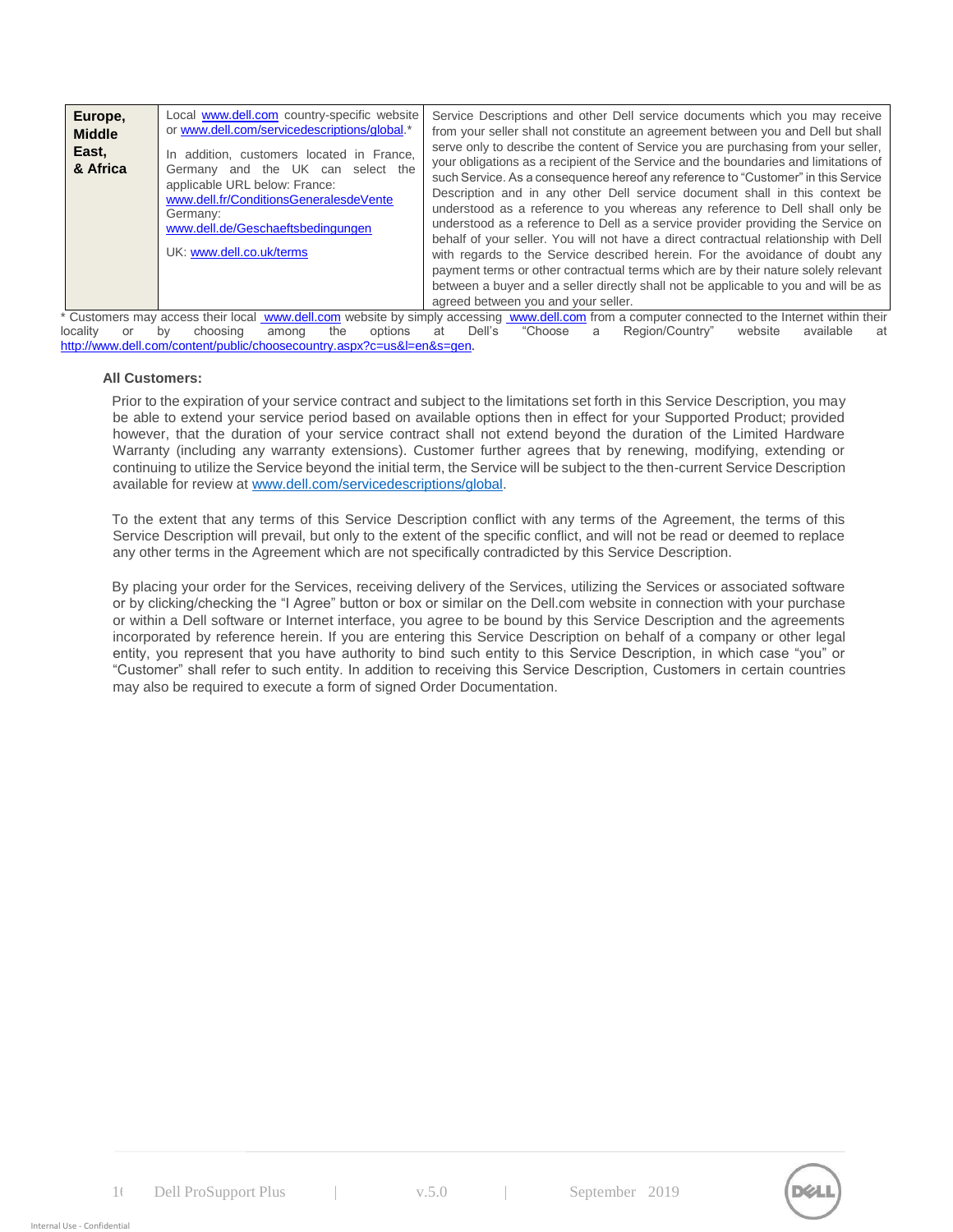### 1. Supported Products

This Service is available on Supported Products which includes select Dell OptiPlex™, Latitude™, VenueTM, Inspiron™, XPS™, Alienware™, Chromebooks™, Precision™ and Vostro™ systems which are purchased in a standard configuration , ("Supported Products"). Supported Products are added regularly, so please contact your Dell sales representative for the most up-to-date list of Services that are available on your Dell or non-Dell products.

Each Dell Supported Product is tagged with a serial number (the "Service Tag"). A separate service agreement must be purchased by Customer for each Supported Product. For example, a printer purchased with a laptop is not covered by the laptop's service contract; the printer and the laptop will each need their own service contract. Please refer to the Service Tag on your Supported Product when contacting Dell for this Service.

#### 2. Support services

- A. Limited Hardware Warranty. Support-related services pursuant to a Qualified Incident on Supported Products may include technical support options (remote, telephone, Internet, etc.) and service parts and related labor services to repair or replace defect(s) in workmanship pursuant to and occurring within the limited warranty period applicable to Customer's Supported Product(s). Dell's Limited Hardware Warranty is available for review at [www.Dell.com/Warranty](http://www.dell.com/Warranty) [or](http://www.dell.com/Warranty) posted outside of the United States at your regional Dell.com website. Additional state-specific terms and conditions related to Consumer purchasers are included in the State-Specific Provisions in Exhibit A below.
- B. Hardware Coverage Restrictions. Hardware coverage limitations may apply and service offerings may be available to extend these hardware limitations for an additional fee. Please see [www.Dell.com/Warranty fo](http://www.dell.com/Warranty)r warranty information or contact a Dell technical support analyst for more details.
- C. Whole Unit Replacement; Failure to Return. If Dell determines that a part or component of the defective Supported Product is one that is easily

disconnected and reconnected (such as a keyboard or monitor), or if Dell determines that the Supported Product is one that should be replaced as a whole unit, Dell reserves the right to send Customer a whole replacement unit. All Dell service parts or components removed from the Supported Product and any original products for which customer received a replacement product become the property of Dell. If a Dell delivers a replacement part, component, or product to Customer, Customer must relinquish the defective item to Dell, other than a hard drive retained pursuant to the Keep Your Hard Drive service terms for the affected system in which case Customer may retain the respective hard drive(s). If Customer does not relinquish the defective item to Dell as required above, or if (in the event the replacement unit was not delivered in person by a Dell technician) the defective unit is not returned within ten (10) days, Customer agrees to pay Dell for the replacement unit upon receipt of invoice. **IF YOU FAIL TO PAY DELL FOR ANY PART, COMPONENT, OR PRODUCT, THEN DELL MAY CANCEL THIS AGREEMENT, SUSPEND YOUR WARRANTY AND/OR SERVICE SUPPORT ON ANY DELL PRODUCT YOU MAY OWN UNTIL THE APPLICABLE AMOUNT IS PAID, AND/OR TAKE OTHER LEGAL STEPS.** A suspension of warranty or service for failure to properly return a part, component, or product will not toll the term of your warranty.

- D. Parts Stocked. Dell currently stocks parts in various locations throughout the world. Selected parts may not be stocked in the location closest to a Customer's site. If a part that is needed to repair the Supported Product is not available from a Dell facility near the Customer's location and must be transferred from another facility, it will be shipped as soon as is practical and commercially reasonable.
- E. Service Parts. Dell uses and Customer expressly authorizes the use of new and reconditioned parts made by various manufacturers in performing warranty repairs.
- 3. Term of Service. This Service Description commences on the date listed on your Order Documentation and continues through the term ("Term") indicated on the Order Documentation. As applicable, the number of systems, products, licenses, installations, deployments, managed end points or endusers for which Customer has purchased any one or more Services, the rate or price, and the applicable Term for each Service is indicated on Customer's Order Documentation or other mutually-agreed upon form of invoice, order acknowledgment or purchase order. Unless otherwise agreed in writing between Dell

 $\mathcal{U}$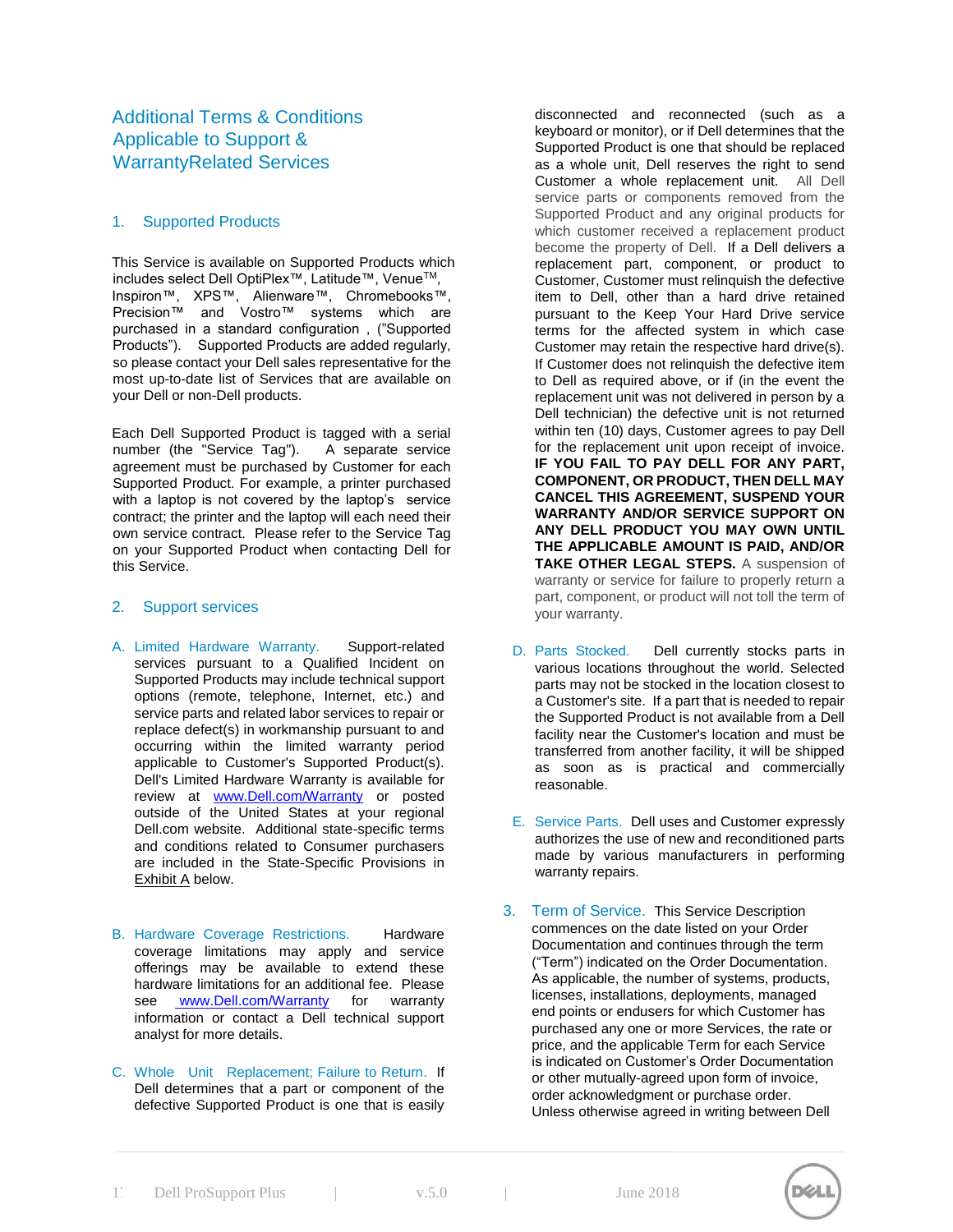and Customer, purchases of Services under this Agreement shall be solely for Customer's own internal use and not for resale or service bureau purposes.

#### 4. Important Additional Information

- A. Rescheduling. Once this service has been scheduled, any changes to the schedule must occur at least 8 calendar days prior to the schedule date. If Customer reschedules this service within 7 days or less prior to the schedule date, there will be a rescheduling fee not to exceed 25% of Dell's then-current sales price for the services. Customer agrees that any rescheduling of the service will be confirmed at least 8 days prior to commencement of the service.
- B. Commercially Reasonable Limits to Scope of service. Dell may refuse to provide Services if, in its opinion, providing the Services creates an unreasonable risk to Dell or Dell's Service providers or is beyond the scope of Services. Dell is not liable for any failure or delay in performance due to any cause beyond its control. Service extends only to uses for which the Supported Product was designed.
- C. Optional Services. Optional services (including point-of–need support, installation, consulting, managed, and professional, support or training services) may be available for purchase from Dell and will vary by Customer location. Optional services may require a separate agreement with Dell. In the absence of such agreement, optional services are provided pursuant to this Agreement.
- D. Recording Calls. In carrying out its obligations, Dell, or its third party sub-contractors, may at its discretion and solely for the purposes of monitoring the quality of Dell's response, record part or all of the calls between you and Dell. **By utilizing these Services, you consent to have your calls with Dell or its third-party subcontractors monitored or recorded.**
- E. Cancellation. Cancellation terms for Consumer customers are included in Exhibit A.

For all other customers, Dell may cancel this Service at any time during the Service term for any of the following reasons:

 $\Box$  Customer fails to pay the total price for this Service in accordance with the invoice terms;

- **Customer** is abusive, threatening, or refuses to cooperate with the assisting analyst or on-site technician; or
- $\Box$  Customer fails to abide by all of the terms and conditions set forth in this Service Description.

If Dell cancels this Service, Dell will send Customer written notice of cancellation at the address indicated on Customer's invoice. The notice will include the reason for cancellation and the effective date of cancellation, which will be not less than ten (10) days from the date Dell sends notice of cancellation to Customer, unless state law requires other cancellation provisions that may not by varied by agreement. If Dell cancels this service pursuant to this paragraph, Customer shall not be entitled to any refund of fees paid or due to Dell.

If you purchased this service from a seller other than Dell, please see your sales receipt or other sales documentation for return policy, and please visit your original place of purchase for returns, cancellations, or refunds.

F. Geographic Limitations and Relocation. This Service will be delivered to the site(s) indicated on the Customer's invoice. This Service is not the Customer's invoice. available at all locations. Service options, including service levels, technical support hours, and on-site response times will vary by geography and configuration, and certain options may not be available for purchase in Customer's location, so please contact a sales representative for these details. Support outside of the country in which Customer purchased this Service (e.g., while Customer is traveling) may be available on a commercially reasonable efforts basis (e.g., not available in all countries, not available on all parts, not available to all Customers). Dell's obligation to supply the Services to relocated Supported Products is subject to local service availability and

may be subject to additional fees, and to inspection and recertification of the relocated Supported Products at Dell's then current time and materials consulting rates. Customer will provide Dell with sufficient and safe access to Customer's facilities at no cost to Dell for Dell to fulfill Dell's obligations. For EMEA customers, unless stated otherwise in this service description, on-site service is available up to a distance of 150km from nearest PUDO. Contact your sales representative for more information.

G. Transfer of Service. Subject to the limitations set forth in this Service Description, Customer may transfer this Service to a third party who purchases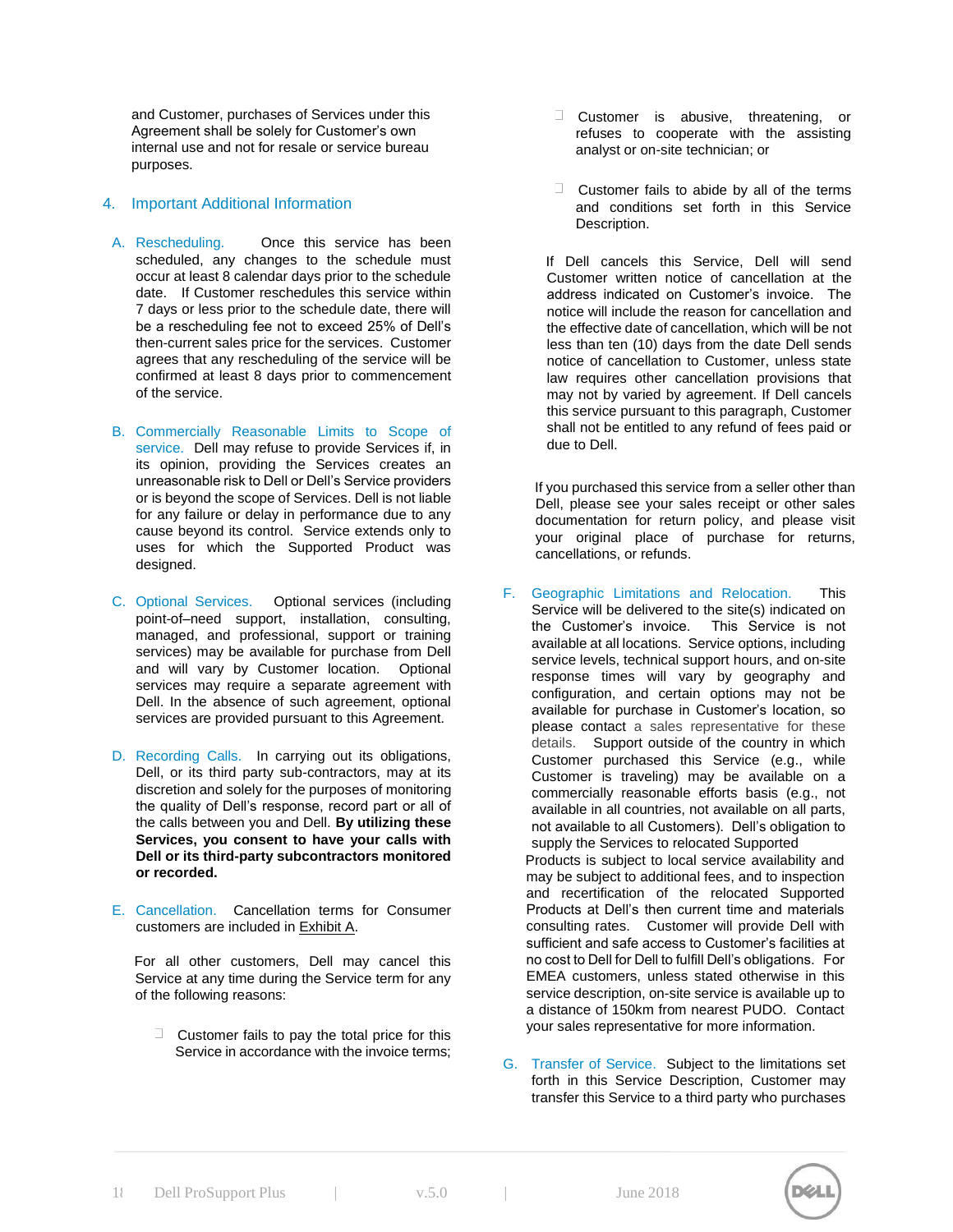Customer's entire Supported Product before the expiration of the then-current service term, provided Customer is the original purchaser of the Supported Product and this Service, or Customer purchased the Supported Product and this Service from its original owner (or a previous transferee) and complied with all the transfer procedures available [at](http://www.support.dell.com/) [www.support.dell.com.](http://www.support.dell.com/) [A](http://www.support.dell.com/) transfer fee may apply. Please note that if Customer or Customer's transferee moves the Supported Product to a geographic location in which this Service is not available (or is not available at the same price) as Customer paid for this Service, Customer may not have coverage or may incur an additional charge to maintain the same categories of support coverage at the new location. If Customer chooses not to pay such additional charges, Customer's Service may be automatically changed to categories of support which are available at such price or a lesser price in such new location with no refund available.

H. Binding Arbitration. **THIS AGREEMENT REQUIRES THE USE OF ARBITRATION ON AN INDIVIDUAL BASIS TO RESOLVE ANY AND ALL DISPUTES OR CONTROVERSIES BETWEEN CUSTOMER AND DELL, RATHER THAN JURY TRIALS OR CLASS ACTIONS, ACCORDING TO THE TERMS IN DELL'S U.S.** 

**TERMS OF SALE (see [www.dell.com/terms\).](http://www.dell.com/terms)** 

Neither Dell nor you may institute any action in any form arising out of this Service Description more than eighteen (18) months after the cause of action has arisen, or in the case of nonpayment, more than eighteen (18) months from the date of last payment. For commercial customers only: The dispute resolution terms and conditions that apply to this agreement and your purchase of this Service are set forth in either the Dell Commercial Terms of Sale (available at **[www.dell.com/terms\)](http://www.dell.com/terms)** or your separately-signed master services agreement with Dell that explicitly authorizes the sale of this Service.

- I. Notices. Any written notices provided by you to Dell must be sent to the following address: Dell Marketing L.P., One Dell Way, Round Rock, TX 78682, Attn: Service and Support Department.
- J. Governing Law. THIS AGREEMENT SHALL, TO THE EXTENT PERMITTED BY APPLICABLE LAW, BE GOVERNED BY THE LAWS OF THE STATE OF TEXAS, WITHOUT REGARD TO CONFLICTS OF LAWS RULES.
- K. Assignment. Dell reserves the right to assign its rights and obligations under this Service Description to a qualified third party designated by Dell. In the event of such an assignment, you agree

to look solely to the third party assignee for performance under this agreement.

- Complete Agreement. THIS SERVICE DESCRIPTION IS THE COMPLETE AND EXCLUSIVE STATEMENT OF THE AGREEMENT BETWEEN YOU AND DELL AND IT SUPERSEDES ALL PRIOR ORAL AND WRITTEN PROPOSALS AND COMMUNICATIONS PERTAINING TO THE SUBJECT MATTER HEREOF.
- M. WARRANTY EXCLUSION. DELL MAKES NO WARRANTY AS TO THE SERVICES PROVIDED HEREUNDER, EITHER EXPRESS OR IMPLIED, INCLUDING, BUT NOT LIMITED TO, ANY IMPLIED WARRANTIES OF MERCHANTABILITY AND FITNESS FOR A PARTICULAR PURPOSE. DELL EXPRESSLY DISCLAIMS ALL WARRANTIES AS TO THE SERVICES PROVIDED HEREUNDER.
- N. LIMITATION OF REMEDY. YOUR EXCLUSIVE REMEDY AND DELL'S ENTIRE, COLLECTIVE LIABILITY IN CONTRACT, TORT OR OTHERWISE, UNDER THIS AGREEMENT IS THE REPAIR OF THE DEFECTIVE PRODUCT OR COMPONENTS IN ACCORDANCE WITH THIS AGREEMENT. IF DELL IS UNABLE TO MAKE SUCH REPAIR, YOUR EXCLUSIVE REMEDY AND DELL'S ENTIRE LIABILITY WILL BE THE PAYMENT OF ACTUAL DAMAGES NOT TO EXCEED THE CHARGE PAID BY YOU IN THE PRECEDING TWELVE (12) MONTHS OR, IF NO CHARGE WAS PAID, THE THEN-CURRENT PUBLISHED ANNUAL CHARGES FOR THIS AGREEMENT. UNDER NO CIRCUMSTANCES WILL DELL BE LIABLE TO YOU OR ANY OTHER PERSON FOR ANY DAMAGES, INCLUDING, WITHOUT LIMITATION, ANY INDIRECT, INCIDENTAL, SPECIAL, OR CONSEQUENTIAL DAMAGES, EXPENSES, COST, PROFITS, LOST SAVINGS OR EARNINGS, LOST OR CORRUPTED DATA, OR OTHER LIABILITY ARISING OUT OF OR RELATED TO THIS AGREEMENT, OR OUT OF THE INSTALLATION, DEINSTALLATION, USE OF, OR INABILITY TO USE THE PRODUCT, OR OUT OF THE USE OF ANY SERVICE MATERIALS PROVIDED HEREUNDER. THIS AGREEMENT GIVES YOU SPECIFIC LEGAL RIGHTS AND YOU MAY HAVE OTHER RIGHTS THAT VARY BY JURISDICTION OR LOCATION. SOME JURISDICTIONS DO NOT ALLOW THE EXCLUSION OR LIMITATION OF (i) INCIDENTAL OR CONSEQUENTIAL DAMAGES OR (ii) IMPLIED WARRANTIES, SO THE ABOVE EXCLUSIONS MAY NOT APPLY.

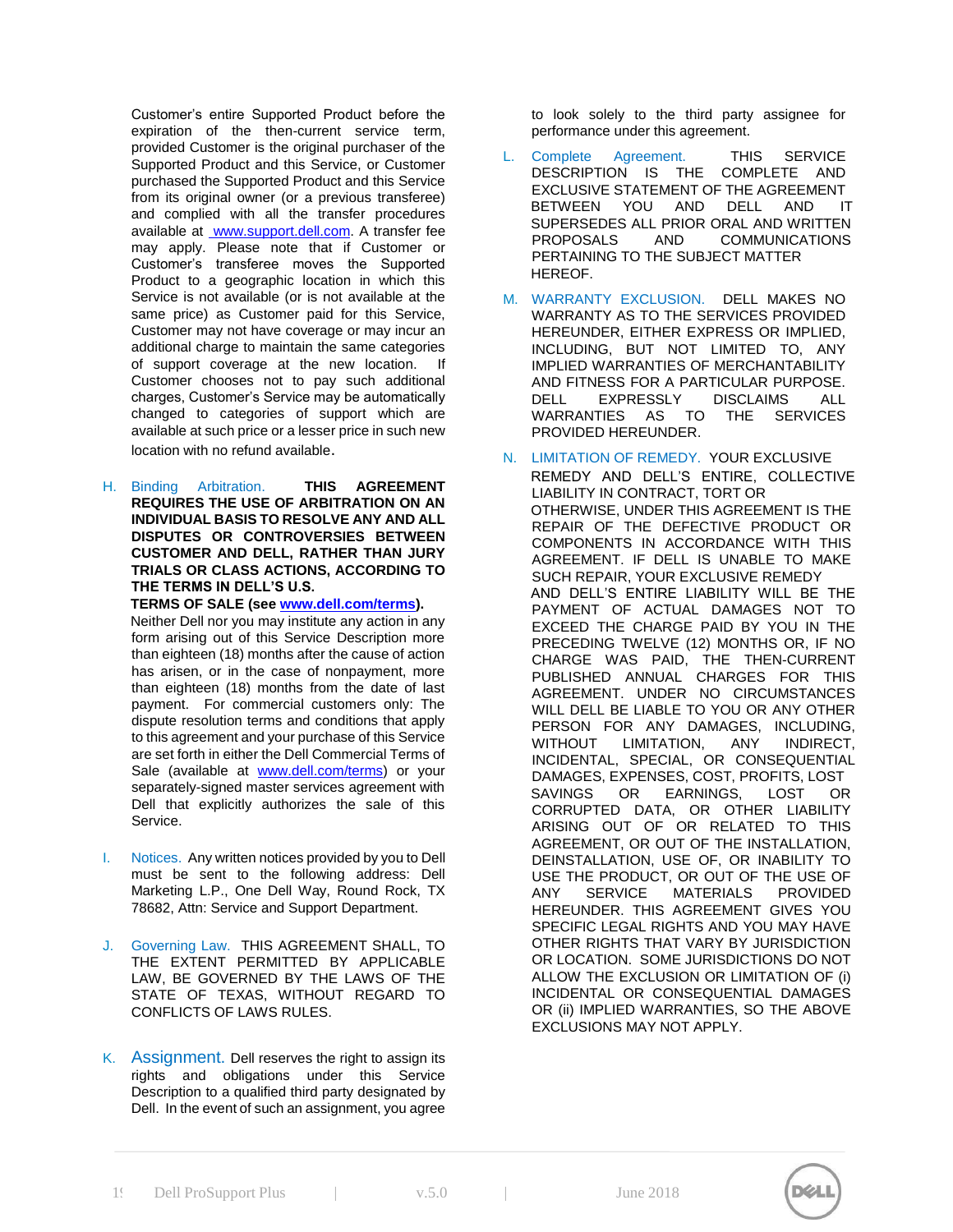For more information about any of our service offerings, please contact your Dell representative or visit [www.dell.com/services. Av](http://www.dell.com/services)ailability varies by country. To learn more, customers and Dell Channel Partners should contact your sales representative for more information.

•

© 2018 Dell Inc. All rights reserved. Trademarks and trade names may be used in this document to refer to either the entities claiming the marks and names or their products. Dell's terms and conditions of sale apply and by referring to the text and the chart above titled "Dell Services Terms & Conditions". A printed hard copy of Dell's terms and conditions of sale is also available upon on request.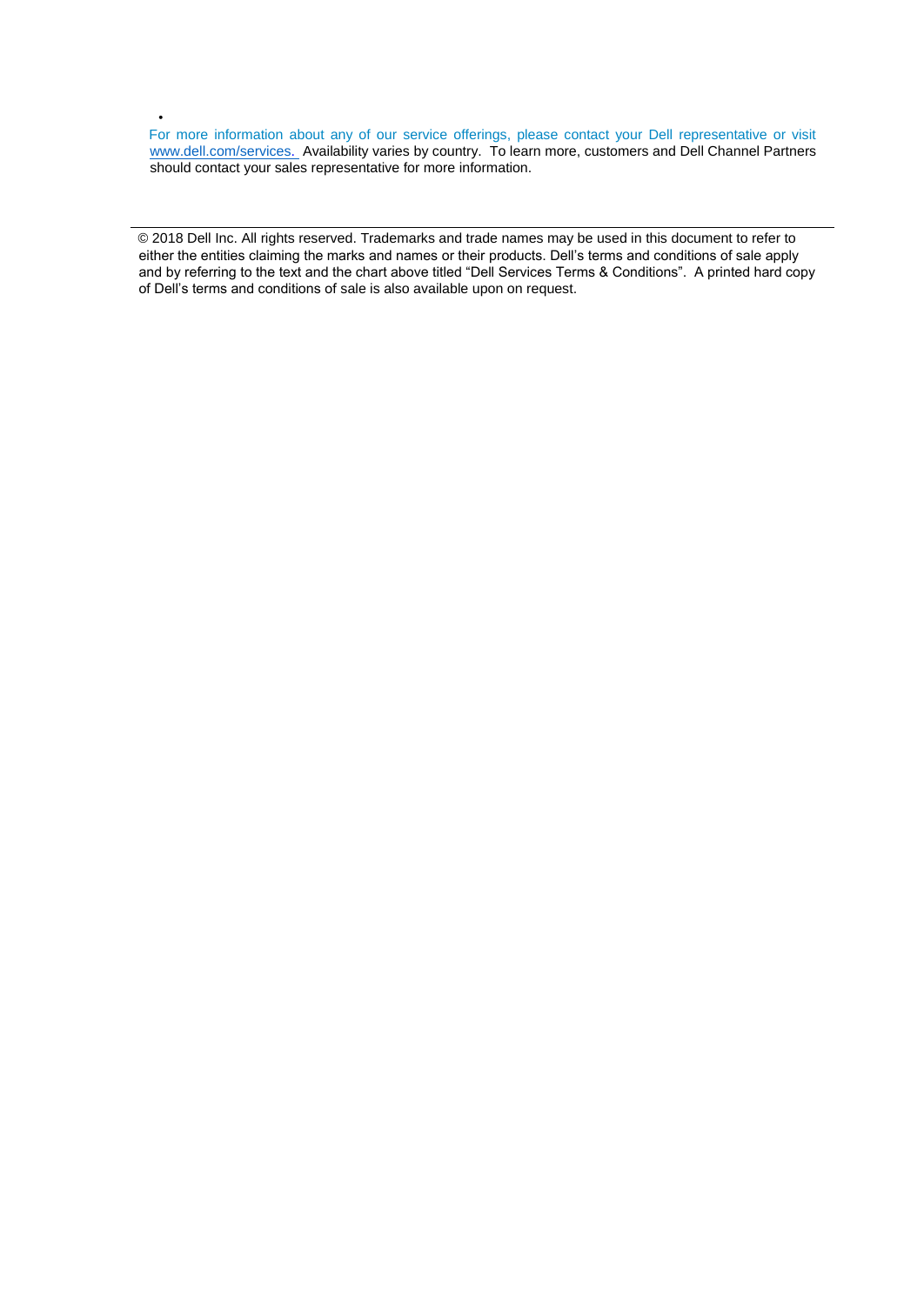# Exhibit A

# Country-Specific and State-Specific Terms and Conditions

#### Country-Specific Provisions on Governing Law and Jurisdiction for Asia-Pacific and Japan (APJ) Customers.

•

The governing law and which courts can adjudicate any dispute arising out of or in connection with this Agreement depends on where Customer is domiciled. Each party agrees to the applicable governing law below, without regard to choice or conflicts of law rules or the United Nations Convention on the International Sale of Goods, and to the exclusive jurisdiction of the applicable courts below.

| If Customer is domiciled in:                                                        | The governing law is:              | The courts having jurisdiction are:                                   |
|-------------------------------------------------------------------------------------|------------------------------------|-----------------------------------------------------------------------|
| China                                                                               | Laws of People's Republic of China | Exclusive jurisdiction of the People's<br>Court in Xiamen             |
| Hong Kong                                                                           | Laws of Hong Kong                  | Non-exclusive jurisdiction of the courts of<br>Hong Kong              |
| Taiwan                                                                              | Laws of Taiwan                     | Non-exclusive jurisdiction of the Taipei<br>District Court in the ROC |
| Korea                                                                               | Laws of Korea                      | Non-exclusive jurisdiction of the Seoul<br>Central Regional Court     |
| Malaysia                                                                            | Laws of Malaysia                   | Non-exclusive jurisdiction of the courts of<br>Malaysia               |
| Singapore                                                                           | Laws of Singapore                  | Non-exclusive jurisdiction of the courts of<br>Singapore              |
| Thailand                                                                            | Laws of Thailand                   | Non-exclusive jurisdiction of the courts of<br>Thailand               |
| India                                                                               | Laws of India                      | exclusive jurisdiction of the courts in<br>Bangalore                  |
| Japan                                                                               | Laws of Japan                      | Exclusive jurisdiction of the Tokyo<br>District Court of Japan        |
| Any other country in the Asia Pacific &<br>Japan region except Australia, and Japan | Laws of Singapore                  | Non-exclusive jurisdiction of the courts of<br>Singapore              |

Additional State-Specific Provisions for Certain Consumer Customers in the U.S. Dell offers certain products for personal, family, or household use. Unless otherwise required by law, the following terms apply only to customers who purchase such products for the customer's own personal, family, or household use and not for resale, research, business, or other purposes ("Consumers"). The term "Agreement" in this **Exhibit A** refers to this Service Description.

A. CANCELLATION. If you purchased this service from a seller other than Dell, please see your sales receipt or other sales documentation for return policy, and please visit your original place of purchase for returns, cancellations, or refunds. FOR CUSTOMERS WHO PURCHASED FROM DELL, YOU MAY CANCEL THIS AGREEMENT BY PROVIDING TO DELL AT LEAST THIRTY (30) DAYS WRITTEN NOTICE OF THE DECISION TO CANCEL. DELL WILL ISSUE A REFUND TO YOU FOR ANY UNUSED PORTION OF THE SERVICE TERM FOR WHICH YOU HAVE PAID. IF MORE THAN THIRTY (30) DAYS HAVE TRANSPIRED FOR THE CURRENT CONTRACT YEAR, THEN A REFUND WILL NOT BE PAID FOR THAT CURRENT CONTRACT YEAR. THE BASE LIMITED HARDWARE WARRANTY MAY NOT BE CANCELLED. CANCELLATION OF EXTENDED WARRANTIES OR ADDITIONAL SERVICES AT ANY TIME AFTER THE ORDER IS PLACED MAY REDUCE ANY APPLICABLE DISCOUNT AND MAY REQUIRE RETURN OF THE COMPLETE PRODUCT. DELL MAY IMMEDIATELY CANCEL THIS AGREEMENT AND YOU WILL NOT BE ENTITLED TO A REFUND IF YOU FAIL TO ABIDE BY ALL OF THE TERMS AND CONDITIONS SET FORTH IN THIS SERVICE DESCRIPTION, IF YOU FAIL TO MAKE ANY PAYMENT WHEN DUE, IF YOU FAIL TO PROVIDE A LOCATION AT YOUR HOME THAT IS CONDUCIVE TO PRODUCT REPAIR, IF YOU

INSIST ON SERVICE TO BE PROVIDED AT VARYING LOCATIONS, IF YOU FAIL TO PROPERLY RESTRAIN A PET, IF YOU ARE ABUSIVE OR REFUSE TO COOPERATE WITH OUR TECHNICIAN, IF YOU THREATEN OUR TECHNICIAN EITHER VERBALLY OR PHYSICALLY, OR IF YOUR LOCATION OR

THE GENERAL AREA WHERE THE PRODUCT IS LOCATED IS INFESTED WITH INSECTS, RODENTS,

PESTS, BIOHAZARDS, HUMAN OR ANIMAL EXCREMENT AND/OR CHEMICALS AS REASONABLY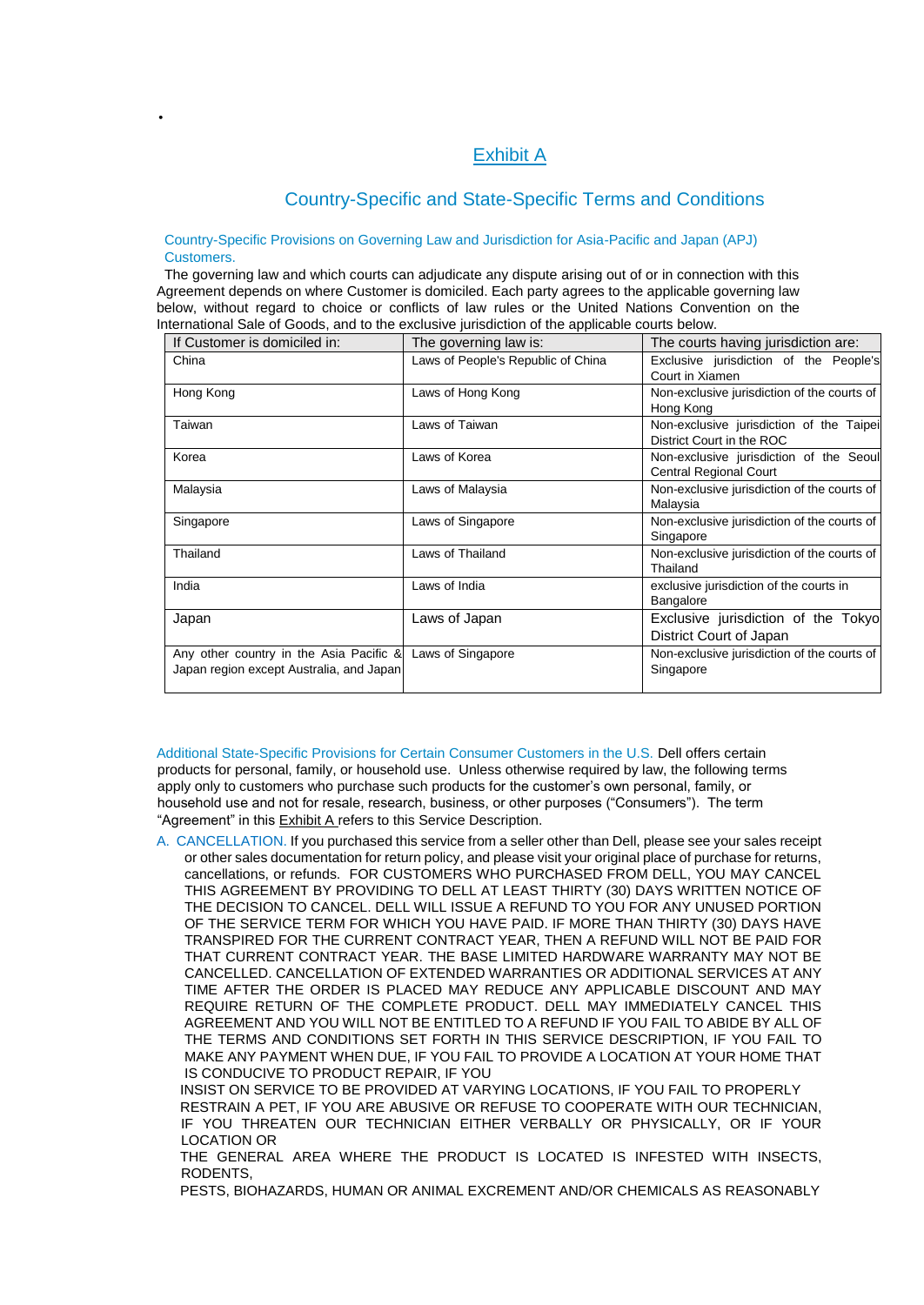DETERMINED TO BE UNSAFE BY OUR TECHNICIAN. If Dell cancels this Service, Dell will send Customer written notice of cancellation at the address indicated on Customer's invoice or the last-known address in Dell's records. The notice will include the reason for cancellation and the effective date of cancellation, which will be not less than ten (10) days from the date Dell sends notice of cancellation to Customer. Local law may require other cancellation provisions that may not be varied by agreement. State-specific cancellation provisions that may apply to United States Consumers are detailed in the State-Specific section below.

•

B. State-Specific Provisions. The terms stated in this section are specific to warranties and services purchased for a separate charge in certain states. If you are not a permanent resident of the state identified in each paragraph below at the time you purchase the service for a separate charge, then you are not eligible for these rights and/or remedies. We are not obligated to provide the service under these terms except in the states specified below.

Alabama, Georgia and Kentucky Customers. The obligations of Dell under this Agreement are backed by the full faith and credit of Dell.

- California Customers. You may cancel this Agreement at any time by following the procedures for cancellation set forth in this Agreement. If you cancel this Agreement within 30 days of receipt of this Agreement, you will receive a full refund if no claims have been made against the contract. If any claim has been made against the contract, then you will receive a pro-rata refund based on the retail value of any service performed. If you cancel this Agreement after thirty (30) days of your receipt of this Agreement, you are entitled to a pro-rata refund as follows: Refund = The Total Price minus (a) the number of days from the date you receive the covered hardware until we receive notice of your cancellation divided by the term of this Agreement; (b) 0.1 multiplied by the Total Price; and (c) the cost of any repair or replacement provided to you before cancellation.
- Illinois Customers. You may cancel this Agreement at any time by following the procedures for cancellation set forth in this Agreement. If you cancel this Agreement after thirty (30) days of your receipt of this Agreement, you are entitled to a pro-rata refund as follows: Refund = The Total Price minus (a) the number of days from the date you receive the covered hardware until we receive notice of your cancellation divided by the term of this Agreement; (b) 0.1 multiplied by the Total Price; and (c) the cost of any repair or replacement provided to you before cancellation.
- Florida Customers. The terms stated in this paragraph are specific to permanent residents of Florida who purchase both the hardware and this Agreement for personal, family or household purposes. If you are not a permanent resident of Florida at the time you purchase the hardware and this Agreement for personal, family or household purposes, then you are not eligible for these rights and/or remedies. You may cancel this Agreement at any time by following the procedures for cancellation set forth in this Agreement. In the event you cancel this Agreement, you are entitled to a refund, which shall be based upon 90 percent of the unearned pro-rata purchase price less any claims that have been paid or less the cost of repairs made on your behalf. In the event the contract is canceled by Dell, the refund shall be based upon 100 percent of the unearned pro-rata purchase price. Arbitration of any and all claims and disputes arising solely out of the terms and conditions of this Agreement is non-binding unless the parties agree in writing at the time a claim is asserted or a demand for arbitration is made that both parties want the arbitration to be binding. This Agreement shall be governed by the laws of the State of Texas; however, to the extent such governing law is expressly prohibited by Florida's laws governing service warranty associations in certain instances, then the laws of Florida shall govern in such instances. No fees for service transfer or downgrading due to geographic limitations apply. If service downgrades are required as a result of transferring the hardware to a new location, then you may cancel this Agreement and receive a pro-rata refund as set forth immediately above. Dell Marketing L.P. is a licensed service warranty association in Florida, and it is the issuer of this Agreement.
- Hawaii Customers. If you cancel this Agreement pursuant to the procedures for cancellation set forth in this Agreement and we fail to refund the purchase price of this Agreement to you within forty-five (45) days after your cancellation, we are obligated to pay you a penalty of 10% per month of the amount of the refund due and owing to you. Your right to cancel this Agreement only applies to the original owner of the Agreement and may not be transferred to subsequent owners of the Agreement. The obligations of Dell under this Agreement are backed by the full faith and credit of Dell.
- Maine Customers. You may cancel this Agreement at any time by following the procedures for cancellation set forth in this Agreement. If you cancel this Agreement within twenty (20) days after we sent the Agreement to you or within ten (10) days of delivery if the Agreement was provided to you at the time of sale and you have not made a claim under this Agreement, then this Agreement is void and Dell shall refund to the Agreement holder, or credit the account of the Agreement holder for the full purchase price of the Agreement and any sales tax refund required by state law. The right to void this Agreement as provided in this subsection is not transferable and shall apply only to the original purchaser of the Agreement, and only if no claim has been made prior to the return of the Agreement to Dell. If you cancel this Agreement pursuant to the procedures for cancellation set forth in this Agreement and we fail to refund the purchase price of this Agreement to you within forty-five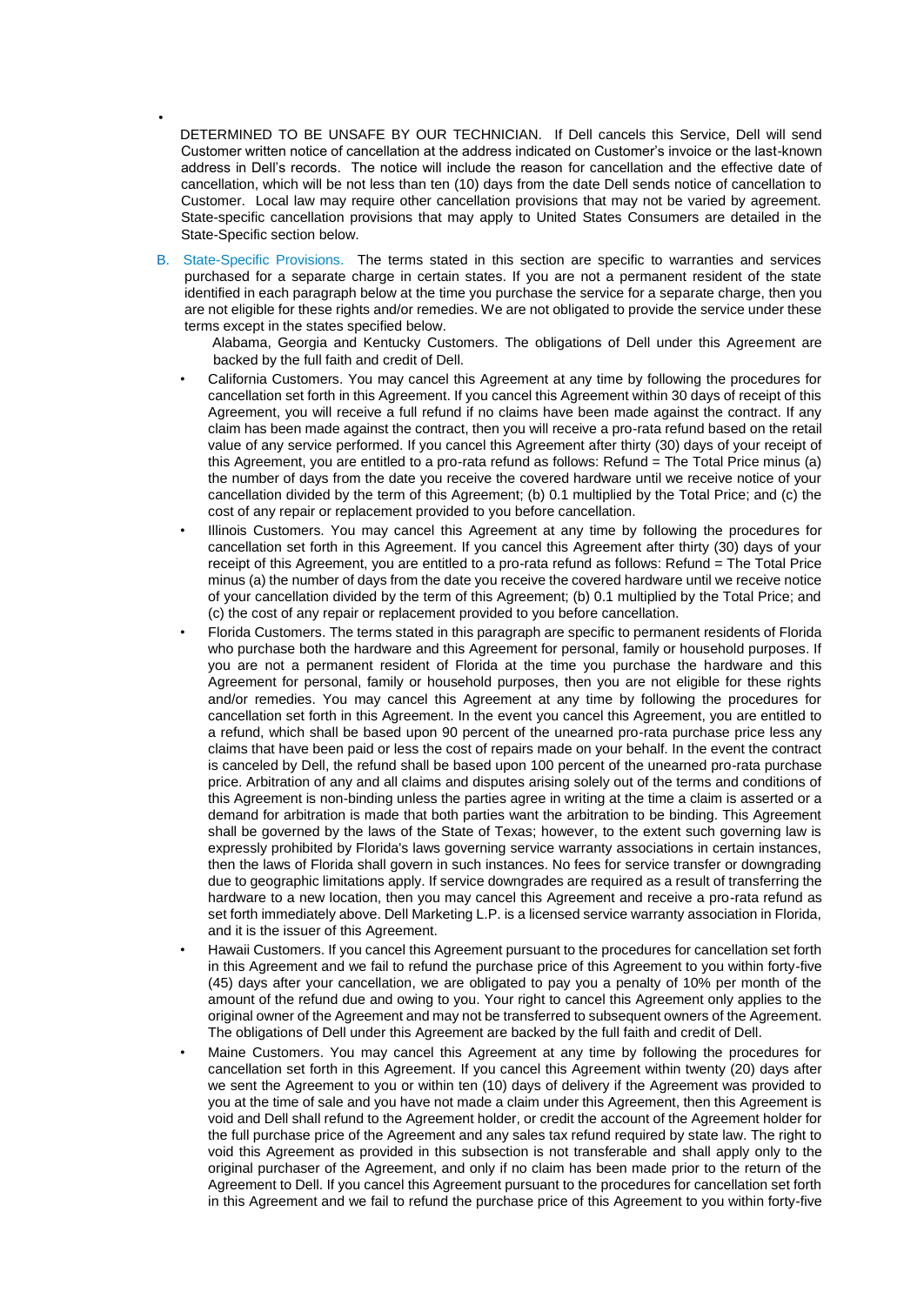(45) days after your cancellation, we are obligated to pay you a penalty of 10% per month of the amount of the refund due and owing to you. After the applicable twenty (20) or ten (10) day period has lapsed or if a claim has been made under the Agreement during that time period, you may cancel the Agreement and we will refund to you 100% of the unearned pro rata provider fee, less any claims paid. An administrative fee not to exceed 10% of the provider fee may apply. If Dell cancels this Agreement, Dell shall mail a written notice to the owner of this Agreement at the last known address of such owner that is contained in our records at least fifteen (15) days prior to cancellation by Dell and the notice will state the effective date of the cancellation and reason for the cancellation. If this Agreement is cancelled by Dell for a reason other than non-payment of the provider fee, Dell will refund to you 100% of the unearned pro rata provider fee, less any claims paid. An administrative fee not to exceed 10% of the provider fee may apply upon cancellation by Dell. Obligations of the provider under this Agreement are backed by the full faith and credit of Dell.

- Maryland Customers. If you return the service contract within twenty (20) days of the date the contract was mailed to you, or the date the contract was delivered to you if it was delivered at the time of sale, and if no claim has been made under the contract, the service contract will be void and Dell will refund to you, or credit your account, the full purchase price of the service contract. If we fail to refund the purchase price of the service contract to you within forty-five (45) days after your cancellation, we are obligated to pay you a penalty equal to ten (10) percent of the value of the consideration paid for the service contract for each month that the refund is not paid or credited. Your right to void this service contract is not transferrable and applies only to the original purchaser of the service contract, and only if no claim has been made prior to cancellation.
	- Massachusetts Customers. You may cancel this Agreement at any time by following the procedures for cancellation set forth in this Agreement. If you cancel this Agreement within twenty (20) days after we sent the Agreement to you or within ten (10) days of delivery if the Agreement was provided to you at the time of sale and you have not made a claim under this Agreement, then this Agreement is void and Dell shall refund to the Agreement holder, or credit the account of the Agreement holder or other payer of record, if different, for the full purchase price of the Agreement. The right to void this Agreement as provided in this subsection is not transferable and shall apply only to the original purchaser of the Agreement, and only if no claim has been made prior to the return of the Agreement to Dell. If you cancel this Agreement pursuant to the procedures for cancellation set forth in this Agreement and we fail to refund the purchase price of this Agreement to you within forty-five (45) days after your cancellation, we are obligated to pay you a penalty of 10% per month of the amount of the refund due and owing to you. If Dell cancels this Agreement, Dell shall mail a written notice to the owner of this Agreement at the last known address of such owner that is contained in our records at least five (5) days prior to cancellation by Dell. Prior notice is not required if Dell cancels due to: nonpayment; a material misrepresentation; or a substantial breach of duties by the service contract holder relating to the covered product or its use. Obligations of the provider under this Agreement are backed by the full faith and credit of Dell.
- Montana Customers. Obligations of the provider under this Agreement are backed by the full faith and credit of the provider.
- Nevada Customers. You may cancel this Agreement at any time by following the procedures for cancellation set forth in this Agreement. If you cancel this Agreement within twenty (20) days after your receipt of this Agreement and you have not made a claim under this Agreement, you are entitled to a full refund of the Total Price. If you cancel this Agreement any time after twenty (20) days after your receipt of this Agreement or if you cancel this Agreement and have made a claim at any time under this Agreement, you are entitled to a refund of the unearned premium calculated on a pro rata basis, minus a cancellation fee of 10% of the Total Price. We may cancel this Agreement for any reason within seventy (70) days after your receipt of this Agreement. We may cancel this Agreement thereafter only if:
- You fail to pay an amount when due;

•

- You are convicted of a crime that results in additional service under this Agreement;
- It is discovered that you committed fraud or made a material misrepresentation in obtaining this Agreement or submitting a claim;
- It is discovered that you engaged in an act or omission, or violated a condition of this Agreement, after the date of this Agreement which substantially and materially increases the service due under this Agreement; or
- A material change occurs to the nature or scope of the service that causes it to be substantially and materially increased beyond that contemplated as of the date of this Agreement.

If we cancel or suspend this Agreement as provided above, we will send you written notice at the address indicated in our records. The notice will include the effective date of the cancellation or suspension, which will not be less than fifteen (15) days after the date we send you the notice of cancellation or suspension, and you will have the right to contact us to cancel the contract in lieu of suspension. In addition, in the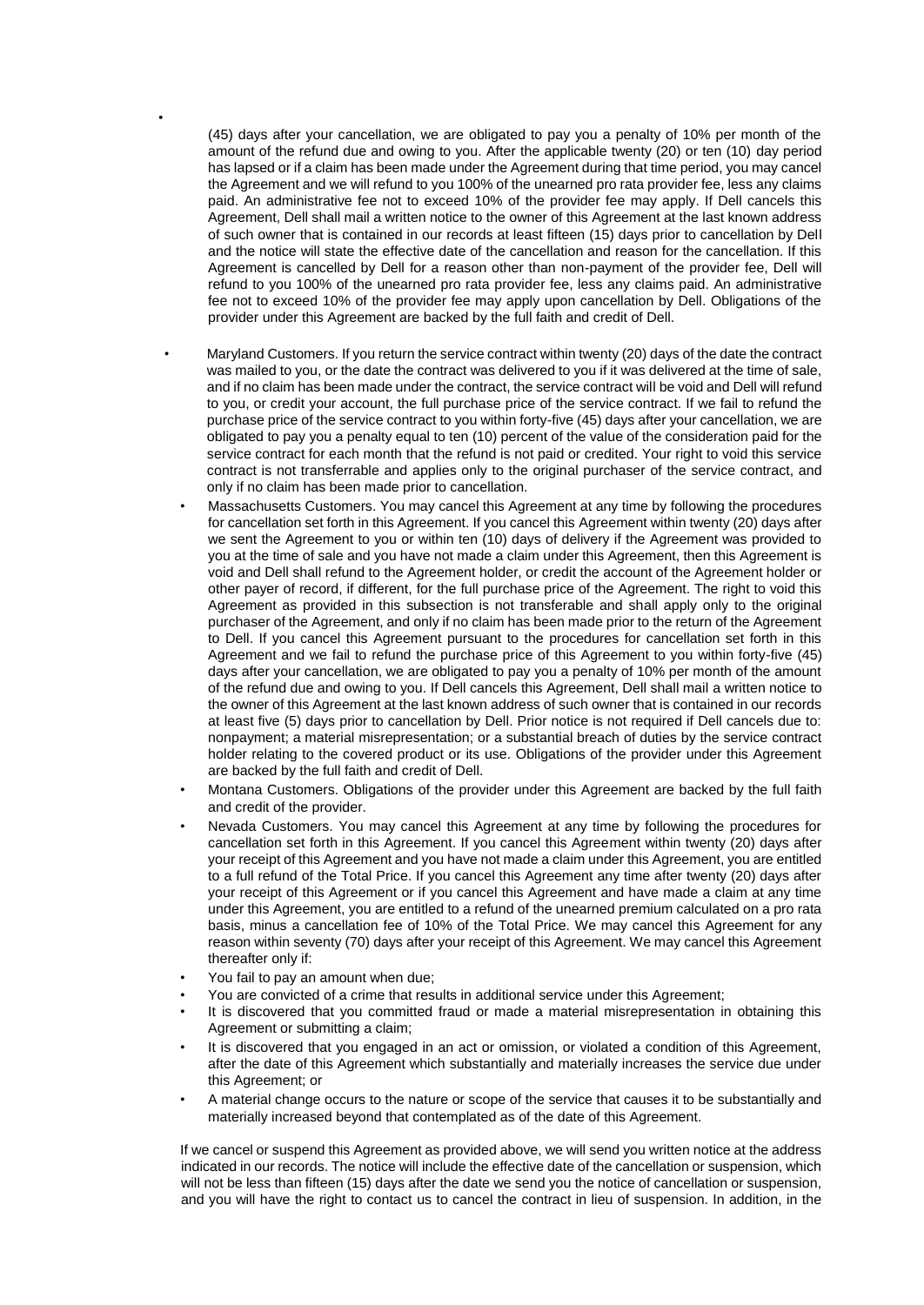case of cancellation, you will be entitled to a refund of the unearned premium calculated on a pro rata basis. If we fail to deliver to you within forty-five (45) days any unearned premium to which you are entitled as provided above, you will be entitled to an additional amount equal to 10% of the Total Price for every thirty (30) days such refund is delayed beyond the 45-day period. You are not required to pay a deductible to receive the service. The service covers only the types of defects expressly identified in this Agreement. Any other defects in the hardware existing prior to the date of this Agreement are not covered by the service. Repairs initiated or completed without Dell's prior approval will not be covered under this service contract. The obligations of Dell under this Agreement are backed by the full faith and credit of Dell Inc. This Agreement shall be governed by the laws of the State of Nevada. The arbitration provisions of this Agreement shall not apply to disputes arising solely from this Agreement. Dell may assign its administrative obligations to a third party that is registered in Nevada but may not transfer its provider obligations unless the new provider files its own service contract in compliance with NEV. REV. STAT. ANN. §§ 690C.010, et seq.

•

New York Customers. If you cancel this Agreement pursuant to the procedures for cancellation set forth in this Agreement and we fail to refund the purchase price of this Agreement to you within thirty (30) days after your cancellation, we are obligated to pay you a 10% penalty per month of the amount of the refund due and owing to you. The obligations of Dell under this Agreement are backed by the full faith and credit of Dell. In addition to the services specified under this Agreement, Dell will provide repair and replacement services as to defects in materials or workmanship, or wear and tear, to the extent provided in Dell's Limited Hardware Warranty (see http://www.dell.com/warranty ), including any warranty extensions, the provisions of which Limited Hardware Warranty are incorporated by reference herein.

Dell's Limited Hardware Warranty may be included with the purchase and in the price of the covered hardware. Such incorporation by reference shall not enlarge or diminish your rights or Dell's obligations under the Limited Hardware Warranty, provided, however, the duration of this Agreement shall not extend beyond the duration of the Limited Hardware Warranty (including any warranty extensions). In the event of a conflict between the provisions of this Agreement and the Limited Hardware Warranty, the provisions of this Agreement shall control.

- North Carolina Customers. You are entitled to written notification before the sale of a service agreement that the purchase of a service agreement is not required either to purchase or obtain financing on the covered hardware. You may cancel this Agreement at any time by following the procedures for cancellation set forth in this Agreement. If you cancel this Agreement after thirty (30) days of your receipt of this Agreement, you are entitled to a pro-rata refund as follows: Refund = The Total Price minus (a) the number of days from the date you receive the covered hardware until we receive notice of your cancellation divided by the term of this Agreement; (b) 0.1 multiplied by the Total Price; and (c) the cost of any repair or replacement provided to you before cancellation.
- Oklahoma Customers. Dell Inc. shall be considered the obligor on the service obligations hereunder.
- Oregon Customers. The obligations of Dell Marketing L.P. under this Agreement are backed by the full faith and credit of Dell Inc. The contact information for both Dell Marketing L.P. and Dell Inc. is One Dell Way, Round Rock, TX 78682, Attn: Service and Support Department, (800) 624-9897. The arbitration provisions in this Agreement shall not apply to disputes arising solely from this Agreement. This Agreement shall be governed by the laws of the State of Oregon.
- South Carolina Customers. If you cancel this Agreement pursuant to the procedures for cancellation set forth in this Agreement and we fail to refund the purchase price of this Agreement to you within forty-five (45) days after your cancellation, we are obligated to pay you a 10% penalty per month of the amount of the refund due and owing to you. Your right to cancel this Agreement only applies to the original owner of the Agreement and may not be transferred to subsequent owners of the Agreement. If we cancel this Agreement, we will send you written notice of the cancellation at least fifteen (15) days prior to the effective date of cancellation. The obligations of Dell under this Agreement are backed by the full faith and credit of Dell. If we do not timely resolve such matters within sixty (60) days of proof of loss, you may contact the South Carolina Department of Insurance, Post Office Box 100105, Columbia, South Carolina 29202-3105, or (800) 768-3467.
- Texas Customers. If you cancel this Agreement pursuant to the procedures for cancellation set forth in this Agreement and we fail to refund the purchase price of this Agreement to you within forty-five (45) days after your cancellation, we are liable to you for a penalty of no more than 10% per month of the amount of the refund due and owing to you. Your right to cancel this Agreement only applies to the original owner of the Agreement and may not be transferred to subsequent owners of the Agreement. The obligations of Dell under this Agreement are backed by the full faith and credit of Dell. Any unresolved complaints concerning Dell or questions concerning the regulation of service contract providers may be addressed to: Texas Department of Licensing and Regulation, P.O. Box 12157, Austin, Texas 78711-2157, telephone (512) 4636599 or (800) 803-9202 (within Texas).
- Washington Customers. If you cancel this Agreement pursuant to the procedures for cancellation set forth in this Agreement above and we fail to refund the purchase price of this Agreement to you within thirty (30) days after your cancellation, we are obligated to pay you a penalty of 10% per month of the amount of the refund due and owing to you. Your right to cancel this Agreement only applies to the original owner of the Agreement and may not be transferred to subsequent owners of the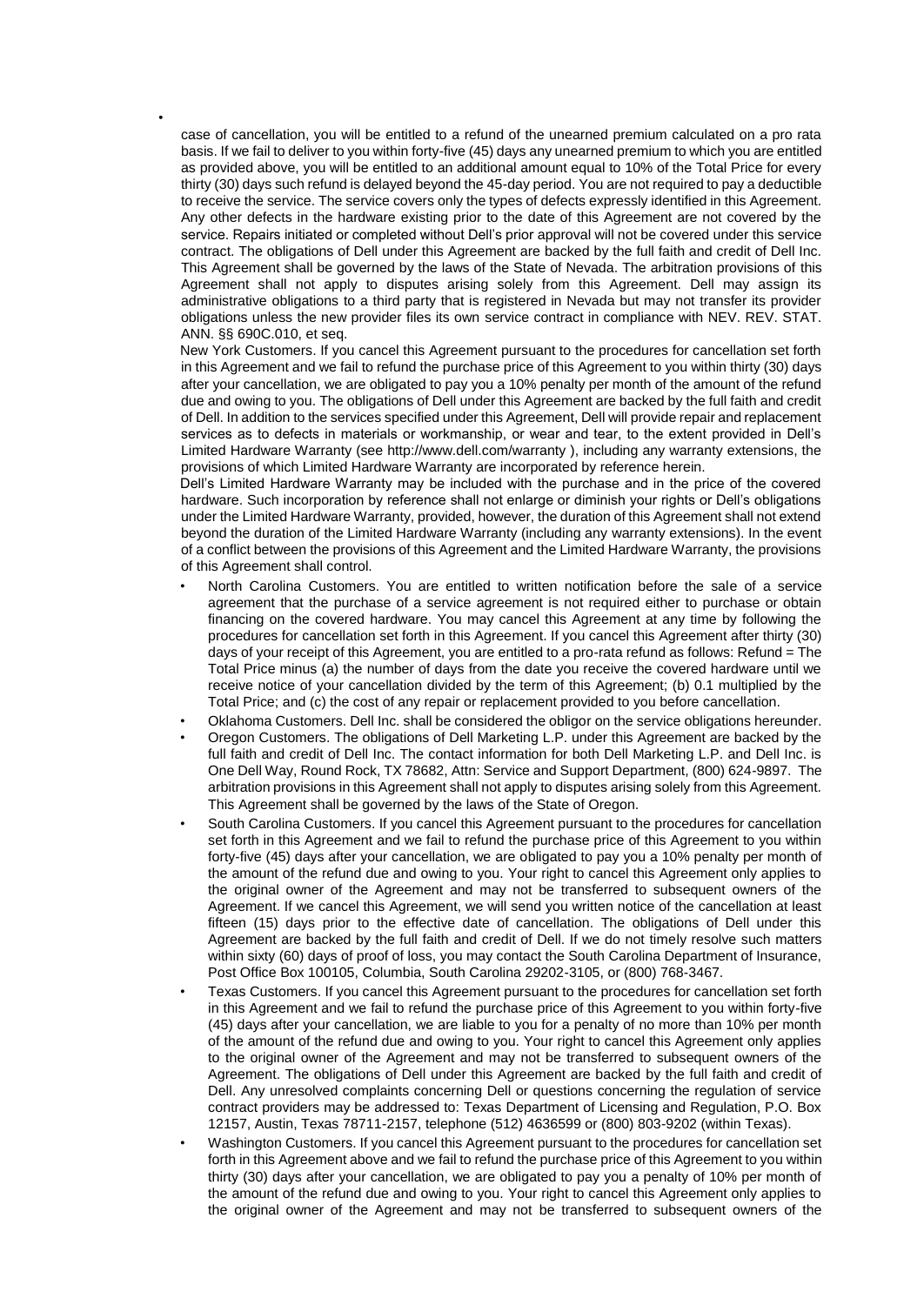Agreement. If we cancel this Agreement as provided above, we will send you written notice at the address indicated in our records at least twenty-one (21) days prior to the effective date of that cancelation. The notice will state the effective date of the cancellation the true and actual reason for the cancellation. The obligations of Dell under this Agreement are backed by the full faith and credit of Dell. The arbitration provisions in this Agreement do not apply to the extent those provisions are expressly prohibited by Washington law. Those laws, including Wash. Rev. Code 48.110.070(14) and the state Uniform Arbitration Act (Wash. Rev. Code 7.04A et seq.), may give you certain rights, such as a right to arbitrate in Washington at a location in closest proximity to your permanent residence (unless you and Dell agree otherwise).

•

• Wisconsin Customers. This Agreement is subject to limited regulation by the Office of the Commissioner of Insurance. Dell Inc. shall be considered the obligor on the service obligations hereunder.

Wyoming Customers. The arbitration provisions in this Agreement do not apply to the extent those provisions are expressly prohibited by Wyoming law. Those laws may give you certain rights, such as the right to voluntarily enter into a written agreement to arbitrate, and, to the extent required by Article 19, Section 8 of the Constitution of the State of Wyoming, arbitration of any and all claims and disputes arising solely out of the terms and conditions of this Agreement is non-binding unless the parties agree in writing that both parties want the arbitration to be binding. The final determination in any proceeding instituted pursuant to the arbitration provisions set forth in this Agreement may be submitted to a court of competent jurisdiction in accordance with Sections 1-36-101 to -119 of the Wyoming Statutes. This Agreement shall be governed by the laws of the State of Texas; however, to the extent such governing law is expressly prohibited by Wyoming's laws governing service contract providers in certain instances, then the laws of Wyoming shall govern in such instances. The obligations of the provider under this service contract are backed by the full faith and credit of the provider. If you cancel this Agreement within thirty (30) days after this Agreement was provided to you and no claims have been made against this Agreement, then this Agreement is void and we shall refund to the Agreement holder, or credit the account of the Agreement holder, with the full purchase price of the Agreement. The right to void the Agreement as provided in the preceding sentence is not transferable and shall apply only to the original Agreement purchaser. If you cancel this Agreement after thirty (30) days of your receipt of this Agreement, you are entitled to a prorata refund as follows:

Refund = The Total Price minus (a) the number of days from the invoice date or other start date noted on your invoice or information page until we receive notice of your cancellation divided by the term of this Agreement; (b) 0.1 multiplied by the Total Price; and (c) the cost of any repair or replacement provided to you before cancellation. A 10% penalty per month shall be added to a refund that is not paid within 45 days after return of the service contract.

If Dell cancels this Agreement, Dell shall mail a written notice to the holder of this Agreement at the last known address of such holder that is contained in our records at least ten (10) days prior to cancellation by Dell, and the notice shall state the effective date of cancellation and the reason for cancellation. Prior notice is not required if Dell cancels due to non-payment of the provider fee, a material misrepresentation by the Agreement holder to Dell, or a substantial breach of duties by the Agreement holder relating to the covered product or its use.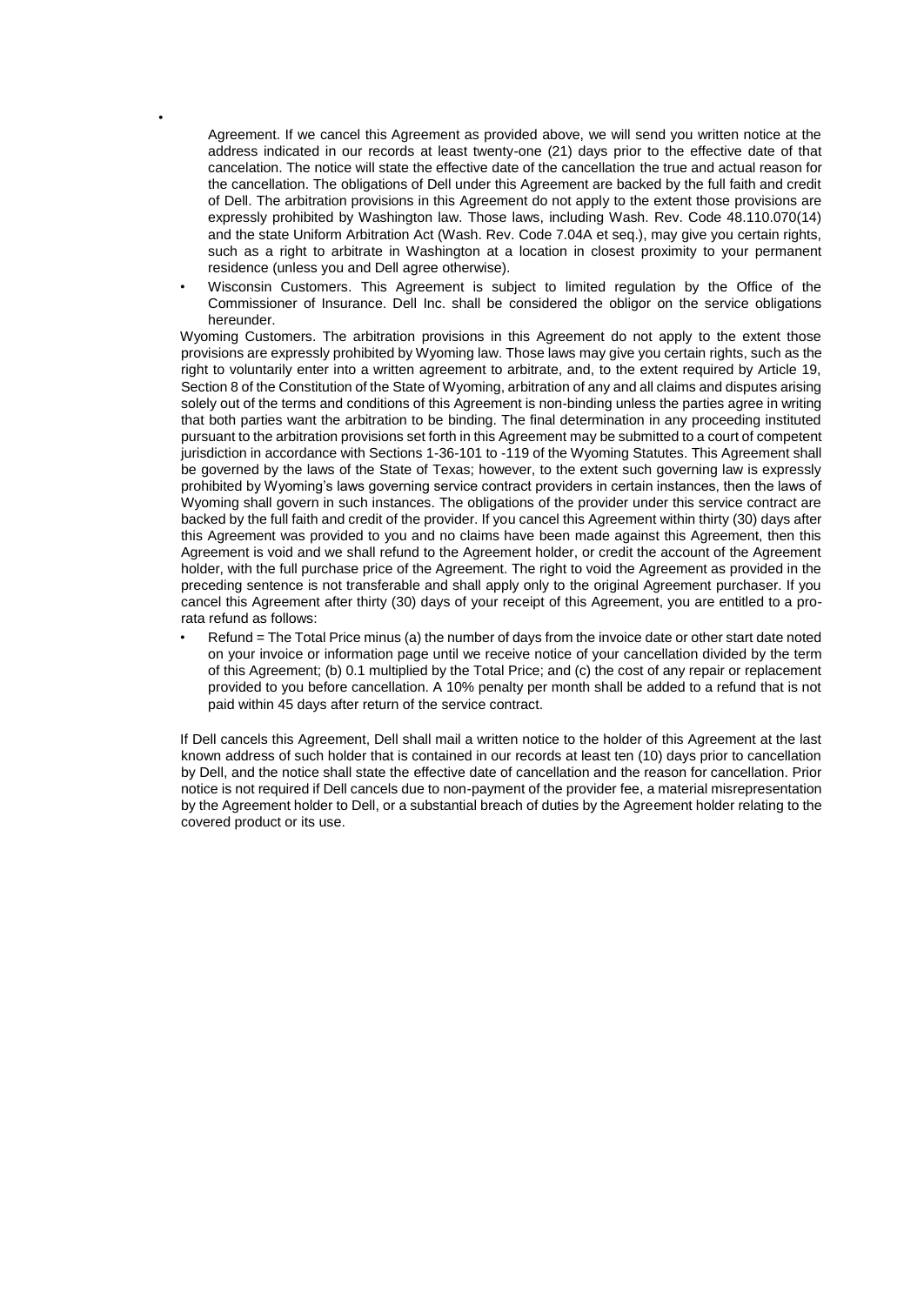# Exhibit B

# Severity Levels

Severity levels will be assigned to Qualified Incidents according to the table(s) below.

| <b>Severity</b> | <b>Condition</b>                                                                                                 | <b>Dell Response</b>                                                                                                                                                                                                                                | <b>Customer Role</b>                                                                                                                                                                        |
|-----------------|------------------------------------------------------------------------------------------------------------------|-----------------------------------------------------------------------------------------------------------------------------------------------------------------------------------------------------------------------------------------------------|---------------------------------------------------------------------------------------------------------------------------------------------------------------------------------------------|
| $\mathbf{1}$    | Critical: loss of ability to<br>perform critical business<br>functions, requiring immediate<br>response.         | Emergency dispatch in parallel with<br>immediate telephone troubleshooting;<br>quick Escalation Manager<br>intervention.                                                                                                                            | Provide twenty-four (24) hours/day by seven (7)<br>days/week appropriate staff/resources in support of<br>issue resolution. Site-based senior management<br>should be informed and engaged. |
| $\mathcal{P}$   | High: able to perform business<br>functions, but<br>performance/capabilities are<br>degraded or severely limited | Immediate telephone troubleshooting;<br>Escalation Manager intervention if<br>remote diagnosis has not been<br>determined within 90 minutes of<br>contact. Parts/labor dispatch when<br>necessary after telephone<br>troubleshooting and diagnosis. | Provide appropriate staff and resources to sustain<br>continuous communication and work efforts.<br>Sitebased senior management informed and<br>engaged.                                    |
| 3               | Medium/low: minimal or no<br>business impact.                                                                    | Troubleshooting by telephone,<br>parts/labor dispatched after telephone<br>troubleshooting and diagnosis.                                                                                                                                           | Provide point-of-contact information for case and<br>respond to Dell requests within twenty-four (24)<br>hours.                                                                             |

# On-site Service Options

On-site response options vary depending on the type of service purchased. If you purchased an on-site support service response level, your invoice indicates the applicable on-site service response level, which corresponds to the tables below. Provided all applicable terms and conditions set forth in this Service Description have been fulfilled, Dell will dispatch a service technician to the Customer's business location for a Qualified Incident as necessary and pursuant to the Severity level and applicable on-site response table below. Depending on the nature of the Qualified Incident, you acknowledge and agree that your Dell on-site technician may determine in his/her sole discretion that your Supported Product should be sent to a Dell EMC repair facility for further troubleshooting and diagnostics.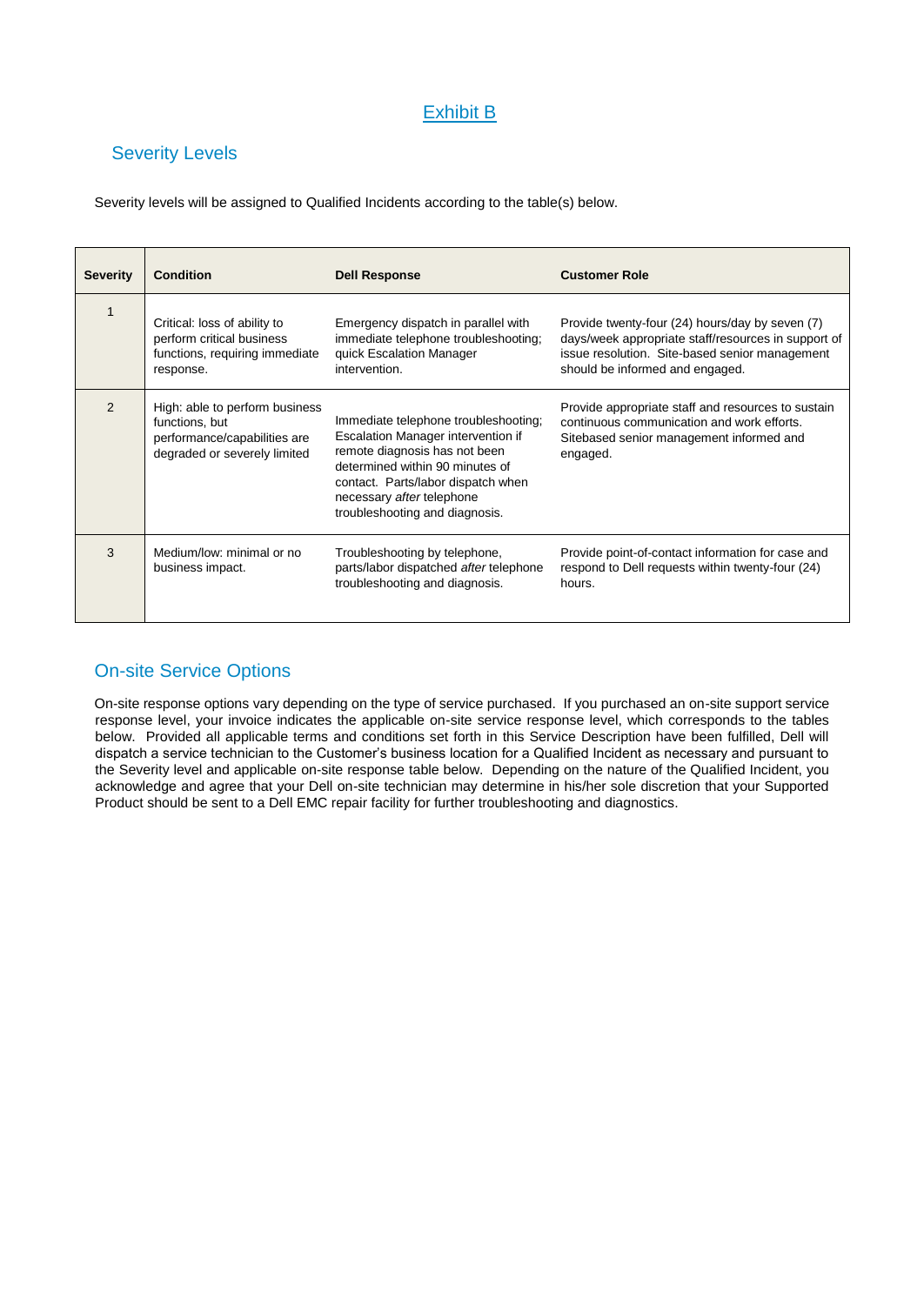# Dell ProSupport On-site Response

|                            | On-site Response Time <sup>4</sup>                                                                                  |                                                                                                                                                                                                                                                                                                                                                                                                                                                                                                                                               |
|----------------------------|---------------------------------------------------------------------------------------------------------------------|-----------------------------------------------------------------------------------------------------------------------------------------------------------------------------------------------------------------------------------------------------------------------------------------------------------------------------------------------------------------------------------------------------------------------------------------------------------------------------------------------------------------------------------------------|
| Type of                    |                                                                                                                     | <b>Restrictions/Special Terms</b>                                                                                                                                                                                                                                                                                                                                                                                                                                                                                                             |
| 4-Hour On-site<br>Response | Technician typically arrives on-<br>site within 4 hours after<br>completion of telephone-<br>based troubleshooting. | Available seven (7) days each week, twenty-four (24) hours<br>each day - including holidays.<br>Available within defined four (4) hour response locations.<br>٠<br>Available on select models of Supported Products.<br>٠<br>4 Hour parts locations stock essential operational components <sup>5</sup> .<br>as determined by Dell, of Supported Products. Non-essential<br>parts may be shipped using overnight delivery.<br>Emergency dispatch in parallel with troubleshooting available for<br>issues assigned a Severity Level 1 status. |

# Dell ProSupport On-site Next Business Day Service Response

|                                                                                      | <b>On-site Response Time</b>                                                                                                                                                      |                                                                                                                                                                                                                                                                                                                                                                                                                                           |
|--------------------------------------------------------------------------------------|-----------------------------------------------------------------------------------------------------------------------------------------------------------------------------------|-------------------------------------------------------------------------------------------------------------------------------------------------------------------------------------------------------------------------------------------------------------------------------------------------------------------------------------------------------------------------------------------------------------------------------------------|
| Type of                                                                              |                                                                                                                                                                                   | <b>Restrictions/Special Terms</b>                                                                                                                                                                                                                                                                                                                                                                                                         |
| <b>Next Business Day</b><br><b>On-site Response</b>                                  | Following telephone-based<br>troubleshooting and<br>diagnosis, a technician can<br>usually be dispatched to<br>arrive on-site the next<br>business day.                           | Available five (5) days each week, ten (10) hours each day - excluding<br>٠<br>holidays.<br>٠<br>Calls received by Dell expert center after 5:00 PM <sup>4</sup> local Customer time<br>(Monday - Friday) and/or dispatches submitted by Dell after that time may<br>require an additional business day for service technician to arrive at<br>Customer's location<br>Available only on select models of Supported Products.<br>$\bullet$ |
| <b>Outside Continental</b><br><b>United States</b><br>("OCONUS")<br><b>Customers</b> | Following<br>telephone-based<br>troubleshooting, parts can be<br>dispatched. On-site arrival<br>times will depend on<br><b>OCONUS Customer location</b><br>and part-availability. | ٠<br>Limited to Dell-approved (US only) OCONUS Customers.<br>$\bullet$<br>Availability<br>limited to select systems and locations.<br>See<br>http://content.dell.com/us/en/fedgov/fed-solutions-oconus.aspx?~ck=bt for<br>details.<br>٠<br>Federal Customers should consult OCONUS Service Locations in<br>Customer's applicable separately-signed services agreement with Dell.                                                          |

### **For All Other On-site Response Service Options:**

-

Following completion of remote troubleshooting, diagnosis, and problem determination, a Dell analyst will determine if the Qualified Incident requires an on-site service technician and/or parts to be dispatched or if the issue can be resolved remotely.

 $4$  Not all response times are available in all countries and locations. Contact your sales representative for more information.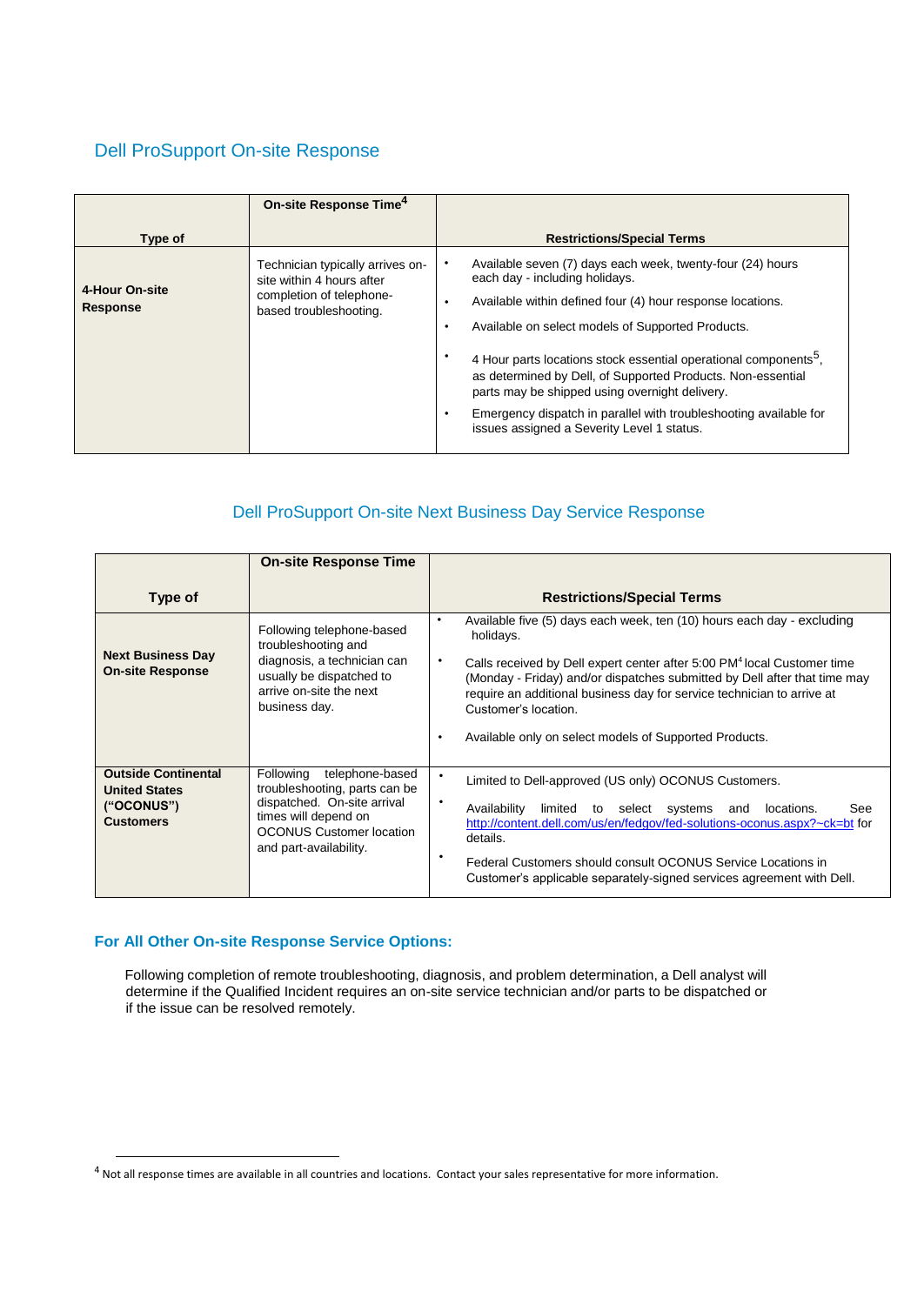## Exhibit C

### Other Service Response Options

Rapid Return for Repair Service after Remote Troubleshooting. If Customer has purchased a Supported Product that is not serviceable at Customer's location, or if Dell determines that a repair option other than on-site service is required, then, after remote diagnosis and troubleshooting, Dell may provide service in accordance with one of the service options in the table below. Customer must immediately package the Supported Product and either mail or schedule carrier pickup on the same day, or the next available day to maintain Customer's entitlement, and any delay by Customer in packaging and returning or arranging for return of the Supported Product will result in delayed response times.

Upon repair or replacement of the Supported Product, Dell will deliver the Supported Product to the carrier for return shipping to Customer. If non-Dell options added to Customer's Supported Product are found to be the cause of the reported problem, a service charge may be applied and repair and return times may be delayed. Dell reserves the right to send Customer a whole replacement for the Supported Product or a replacement for portions of the Supported Product rather than repairing and returning the Supported Product that Customer sent for repair.

Customer is obligated to pay at the then-current standard Dell price for any service parts removed from Customer's Supported Product and not properly returned to Dell by Customer. Failure to timely pay for service parts not properly returned to Dell by Customer may result in suspension of Customer's service under this Agreement in accordance with Section 2.C of the Additional Terms and Conditions Applicable to Support & Warranty-Related Services above. In the event that customer's Supported Product is located in an area not currently serviced by a major common carrier or with limited service by one or more major common carriers, Dell's normal repair service will be delayed. Return for Repair Service is not available in all countries and locations. Contact your sales representative for more information.

Other Service Response Options:

| Service Response<br>Level                          | <b>Additional Options</b><br>(if applicable)                                                                                     | Details                                                                                                                                                                                                                                                                                                                                                                                                                                                                                                                                                                                                                                                                                                                                                                                                                                                               |
|----------------------------------------------------|----------------------------------------------------------------------------------------------------------------------------------|-----------------------------------------------------------------------------------------------------------------------------------------------------------------------------------------------------------------------------------------------------------------------------------------------------------------------------------------------------------------------------------------------------------------------------------------------------------------------------------------------------------------------------------------------------------------------------------------------------------------------------------------------------------------------------------------------------------------------------------------------------------------------------------------------------------------------------------------------------------------------|
| <b>Return for Repair</b><br><b>Service Options</b> | Mail-in Service (MIS)                                                                                                            | Mail-in Service is initiated by contacting Dell technical support as outlined above.<br>During diagnosis, the Dell Technician will determine if the issue requires that the<br>Supported Product be sent to a Dell-designated repair center to support a<br>Qualified Incident. Typical cycle time, including shipping to and from the repair<br>center, is 10 business days from the date Customer ships the Support Product to<br>Dell.                                                                                                                                                                                                                                                                                                                                                                                                                             |
|                                                    | Carry-In Service (CIS)                                                                                                           | Carry-In Service is a "drop-off" service initiated by contacting Dell technical<br>support as outlined above. During the remote troubleshooting process, the Dell<br>Technician will diagnose whether a hardware fault is the issue: If so, then the<br>Customer will be asked to deliver the Supported Product to a Dell-designated<br>repair center or shipping location (at the Customer's cost). Standard service<br>hours are local business hours, available 5 days per week (Monday-Friday),<br>excluding local national holidays. Repairs of Qualified Incidents will be<br>performed in accordance with the response time identified on Customer's Order<br>Documentation. Once the Supported Product has been repaired, Dell will contact<br>Customer to make arrangements to retrieve it. Repair service level agreements<br>may vary by country and city. |
|                                                    | Partner Led Carry-In<br>Service (CIS)<br>s(available in certain<br>emerging markets in<br>Europe, the Middle<br>East and Africa) | Carry-In Service is a "drop-off" service initiated by either contacting or bringing<br>the Supported Product to a Dell-designated repair centre or shipping location (at<br>the Customer's cost). Standard service hours are local business hours, available<br>5 days per week (Monday-Friday), excluding local national holidays. Repairs of<br>Qualified Incidents will be performed in accordance with the response time<br>identified on Customer's Order Documentation. Once the Supported Product has<br>been repaired, The Dell Authorized Service Provider will contact Customer to<br>make arrangements to retrieve it. Repair service level agreements may vary by<br>country and city.                                                                                                                                                                    |

<sup>&</sup>lt;sup>5</sup> Partner Led Carry-In Service (CIS) is performed by Dell Authorized Service Providers.

 $\overline{a}$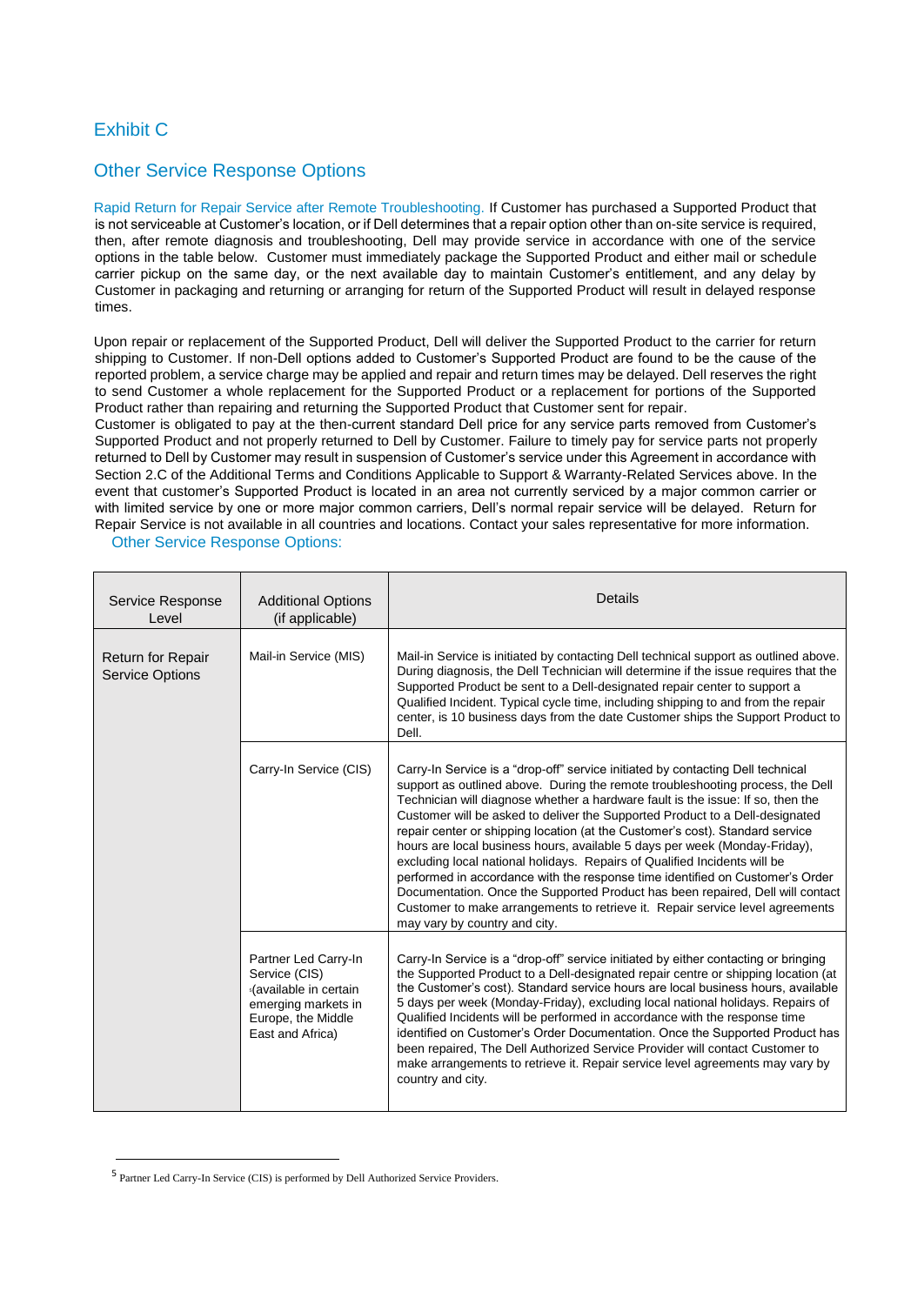| Service Response<br>Level                          | Additional<br>Options<br>(if applicable)                                                                                                                            | Details                                                                                                                                                                                                                                                                                                                                                                                                                                                                                                                                                                                                                                                                                                                                                                                                                                                                                                                                                                                                                                                                                                                                                                                                                                                                                                                                                               |
|----------------------------------------------------|---------------------------------------------------------------------------------------------------------------------------------------------------------------------|-----------------------------------------------------------------------------------------------------------------------------------------------------------------------------------------------------------------------------------------------------------------------------------------------------------------------------------------------------------------------------------------------------------------------------------------------------------------------------------------------------------------------------------------------------------------------------------------------------------------------------------------------------------------------------------------------------------------------------------------------------------------------------------------------------------------------------------------------------------------------------------------------------------------------------------------------------------------------------------------------------------------------------------------------------------------------------------------------------------------------------------------------------------------------------------------------------------------------------------------------------------------------------------------------------------------------------------------------------------------------|
|                                                    | <b>Collect and Return</b><br>Service                                                                                                                                | Collect and Return Service is initiated by calling a Dell Technician as outlined above. If<br>a Qualified Incident in the Supported Product is diagnosed and cannot be resolved<br>through telephone-based troubleshooting with the Dell Technician, a Dell<br>representative will collect your Supported Product and take it to a Dell-designated<br>repair center. Cycle time is 7-12 business days, typically ten (10) days including<br>shipping to and from the repair center. Starting from the date that Customer ships the<br>Supported Product to Dell. This service method includes labor and the repair or<br>replacement of parts in the main system unit, including monitor, keyboard, and mouse,<br>if not ordered separately.                                                                                                                                                                                                                                                                                                                                                                                                                                                                                                                                                                                                                          |
| <b>Return for Repair</b><br><b>Service Options</b> | Partner Led<br><b>Collect and Return</b><br>Service (CAR) <sup>6</sup><br>(available in certain<br>emerging markets<br>in Europe, the<br>Middle East and<br>Africa) | Collect and Return Service is initiated by contacting your Dell Authorized Service<br>Provider. If a Qualified Incident in the Supported Product is diagnosed and cannot be<br>resolved through remote troubleshooting, your Dell Authorized Service Provider will<br>collect your Supported Product and take it to a Dell-designated repair center.<br>Standard service hours are local business hours, available 5 days per week (Monday-<br>Friday), excluding local national holidays. Repairs of Qualified Incidents will be<br>performed in accordance with the response time identified on Customer's Order<br>Documentation. Once the Supported Product has been repaired, The Dell Authorized<br>Service Provider will contact Customer to make arrangements to return it. This<br>service method includes labor and the repair or replacement of parts in the main<br>product unit, including monitor, keyboard, and mouse, if not ordered separately.<br>Repair service level agreements may vary by country and city.                                                                                                                                                                                                                                                                                                                                     |
|                                                    | Terms and<br>conditions<br>applicable to all<br>Non-On-site<br>Service Response<br>Options.                                                                         | Repairs of Qualified Incidents will be performed in accordance to the response time<br>identified on Customer's Order Documentation. Once the Supported Product has been<br>repaired, it will be returned to the Customer.<br><b>Shipping Procedures:</b> During diagnosis, the Dell Technician will provide instructions<br>on how to return the product to the Dell-designated repair center. The Supported<br>Product must be shipped to the address provided by the Dell Technician and<br>prominently labeled with the "Return Authorization Number". The Return Authorization<br>Number will be provided by the Dell Technician. To expedite repair or replacement,<br>enclose a brief description of the issue in writing. Package the product being returned in<br>its original packaging. If the original packaging is not available, the Dell Technician may<br>assist by providing packaging; however a fee may apply for this service. Dell will cover<br>the cost of shipping the product to Dell and back to Customer.<br>Shipping Precautions: Customer should not send manuals, confidential, proprietary or<br>personal information, or removable media such as floppy disks, DVDs, PC Cards, etc.<br>Dell is not responsible for lost or corrupted data, damaged or lost media, or Customer's<br>confidential, proprietary or personal information. |

 $\overline{a}$ 

<sup>&</sup>lt;sup>6</sup> Partner Led Collect and Return Service (CAR) is performed by Dell Authorized Service Providers.